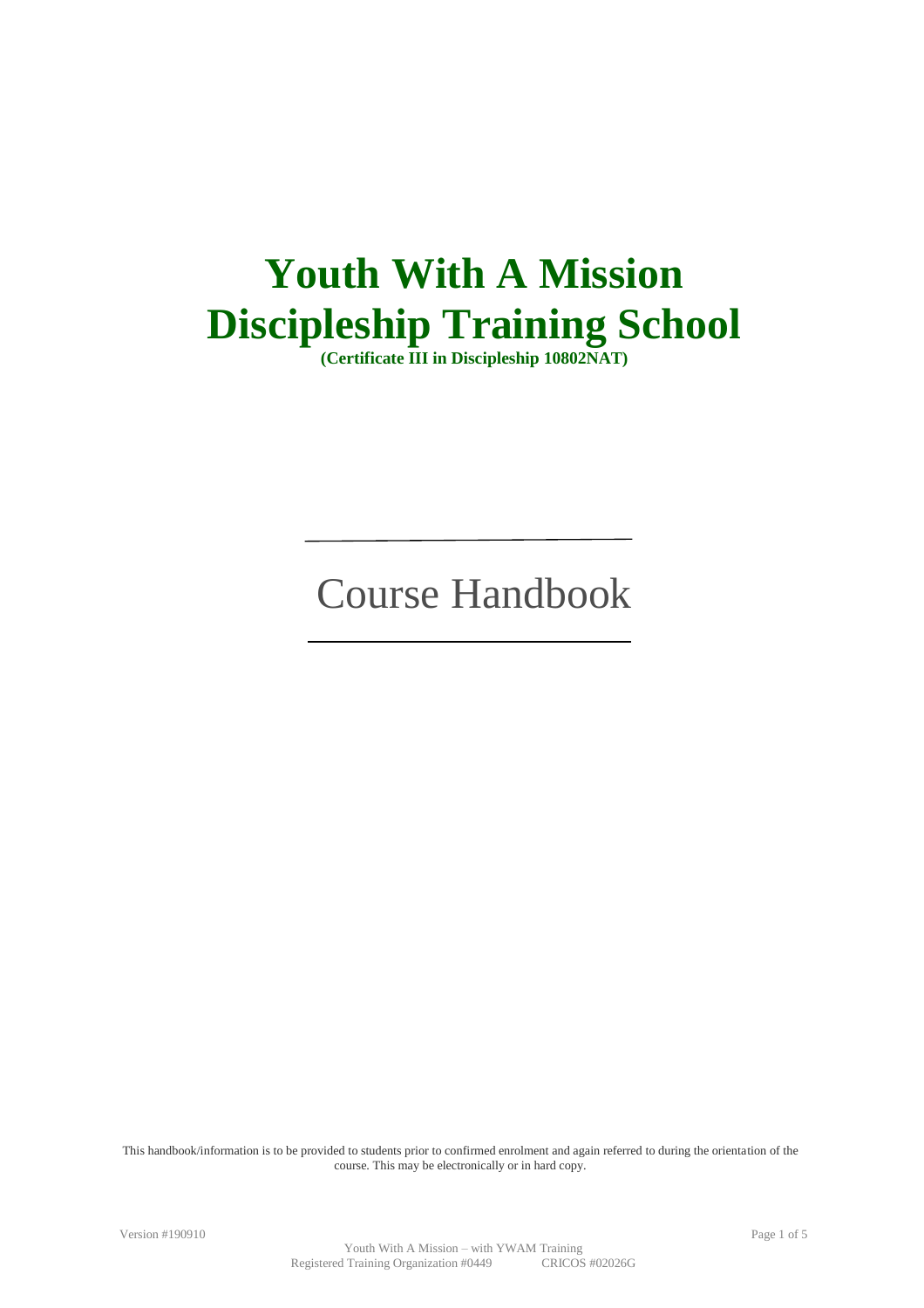The DISCIPLESHIP TRAINING SCHOOL (DTS) is a prerequisite for all other YWAM courses, and is a requirement for joining staff anywhere in YWAM.

#### **DISCIPLESHIP TRAINING SCHOOL COURSE DESCRIPTIONS**

The Discipleship Training School (DTS) is an intensive Christian training course encompassing 11-12 week lecture/teaching with about 8-12 weeks practical field assignment. The DTS is designed to encourage students in personal character development, cultivating a living relationship with God and identifying their unique individual gifts and callings in God. Cross-cultural exposure and global awareness are special emphases throughout the course, preparing the students to reach current and future generations and answer the call to "Go into all the world and disciple all nations" Matthew 28:19.

# **DISCIPLESHIP TRAINING SCHOOL FIELD ASSIGNMENT**

As a second phase of the DTS, specially organized teams are sent out typically for twelve weeks (minimum eight) of evangelism in cross-cultural situations. The emphasis is on the application of principles taught in the DTS lecture phase coupled with teaching on evangelism concepts and practices equipping students to share their faith using a variety of means. Special assignments are given during this course.

#### **THE PURPOSE OF THE DTS IS**

- **1. To GATHER and CHALLENGE** people to worship, listen to and obey God, releasing them (in the context of the DTS) to serve through evangelism, intercession, acts of compassion and other expressions of God's heart for the world, possibly even pioneering new ministries.
- **2. To INSPIRE and CULTIVATE** growth in one's relationship with God resulting in Christ like character, which is based on a solid Biblical foundation, the work of the Holy Spirit and the personal application of Biblical truth, especially concerning God's Character, the Cross and empowering Grace.
- **3. To SHARPEN** one's ability to relate to, learn from and work with people, including those of different cultures, personalities and perspectives.
- **4. To further EQUIP** each one to serve God's purposes either in or outside of YWAM Family of Ministries, strengthening a commitment to reach the lost, especially the unreached, to care for the poor, and to influence all areas of society.
- **5. To IMPART** the vision and foundational values of Youth With A Mission International as well as that of the host operating location and to provide information regarding a variety of opportunities for service.

#### **THE DTS AIMS TO GRADUATE STUDENTS**

- $\rightarrow$  with a growing understanding of the breadth and depth of God's character and ways
- $\rightarrow$  who are becoming more like Jesus in the way they relate to God and people
- $\rightarrow$  who increasingly cooperate with the empowering presence of the indwelling Holy Spirit
- $\rightarrow$  who listen to and obey God as the result of God's enabling Grace
- $\rightarrow$  who search the Scripture in such a way that transforms beliefs, values and behaviours
- $\rightarrow$  with strengthened lifestyles of worship, intercession and spiritual warfare
- $\rightarrow$  with a greater ability to work with others, especially those different to themselves
- $\rightarrow$  who can share the Gospel with the lost and have a life long commitment to do so
- $\rightarrow$  with a commitment to continue to be involved in some way with God's work among the nations,
- $\rightarrow$  including unreached people, the poor and needy and in spheres of society
- $\rightarrow$  who understand the calling and values of YWAM and are aware of a variety of opportunities available to them throughout YWAM
- $\rightarrow$  with a clearer understanding of God's purposes for their life and a sense of their life direction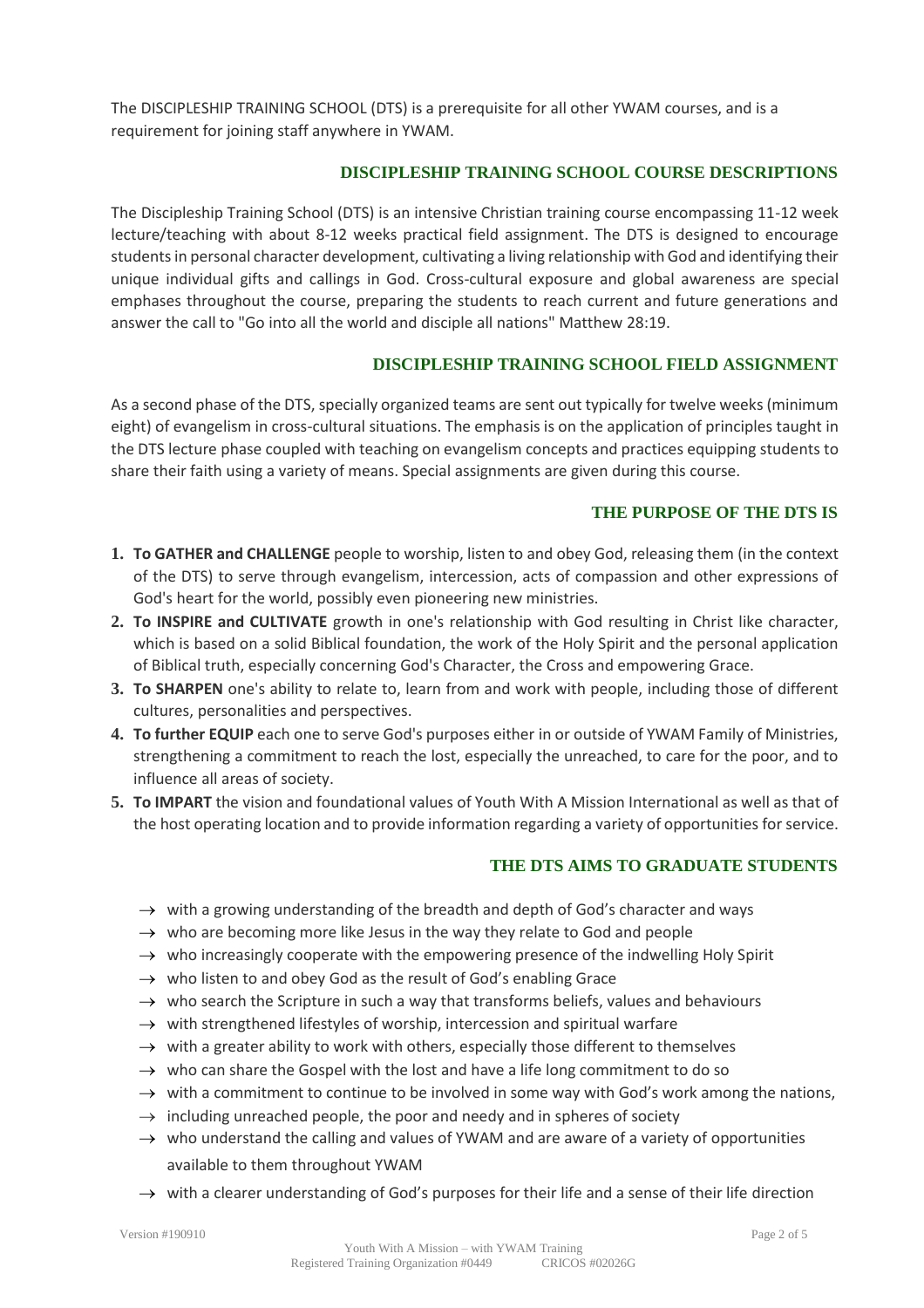- $\rightarrow$  who either:
	- 1. go on to serve God in either a context familiar or foreign to them
	- 2. pursue further training (in or outside of YWAM) to equip them for further service.

# **DISCIPLESHIP TRAINING SCHOOL- COURSE OUTCOMES**

#### **Deepen relationship with God**

- Prioritize seeking God
- Respond to God through a range of methods
- Adjust behaviour in response to God

#### **Develop Christian character**

- Prioritise holy living
- Recognise Jesus as Lord
- Practice the Fear of the Lord
- Practice dependence on God

#### **Contribute to a Youth With A Mission community**

- Orientate to Youth With A Mission
- Relate well with others
- Participate in community
- Relate well to authority

#### **Practice spiritual authority**

- Develop personal spiritual authority
- Participate in intercession
- Participate in worship
- Participate in strategic prayer

#### **Contribute to evangelism**

- Communicate truth
- Demonstrate compassion

#### **Participate in a Christian missions outreach team**

- Prepare for team activities
- Contribute to team activities
- Adjust to another culture
- Review outreach

# **DELIVERY OF TRAINING**

The DTS will be delivered in a variety of ways to suit a variety of learning styles. There will be classroom lectures, guided group discussions, Bible studies and research projects, video, workshops and field training (which incorporates local and overseas ministry and outreach).

Besides lectures throughout the week, there will also be intercession and prayer, worship, devotions, small group discussion groups, individual mentoring times, general housekeeping responsibilities, personal studies and possibly some local outreach in the community. There will be some free time off every week. Weekends are normally free except for some minor duties and possible local ministry. All scheduled activities are a part of the DTS training so all participants are expected to be a part of all activities.

## **WHO ARE THE TEACHERS?**

Resident staff, local pastors and ministers and visiting lecturers from different parts of the world, will provide teaching. Training videos of reputable, international speakers are used as well. All our visiting lecturers are experienced in their field of ministry.

#### **WHAT HAPPENS ON OUTREACH?**

The outreach phase will is 8-12 weeks in total and will involve teams working in Australia and also abroad. It provides a practical follow-through of the teachings given during the lecture phase, and it is an opportunity for students to experience first-hand God working through them and giving them a glimpse of missions. Not everyone is called to be an evangelist, but we are all called to do the work of an evangelist,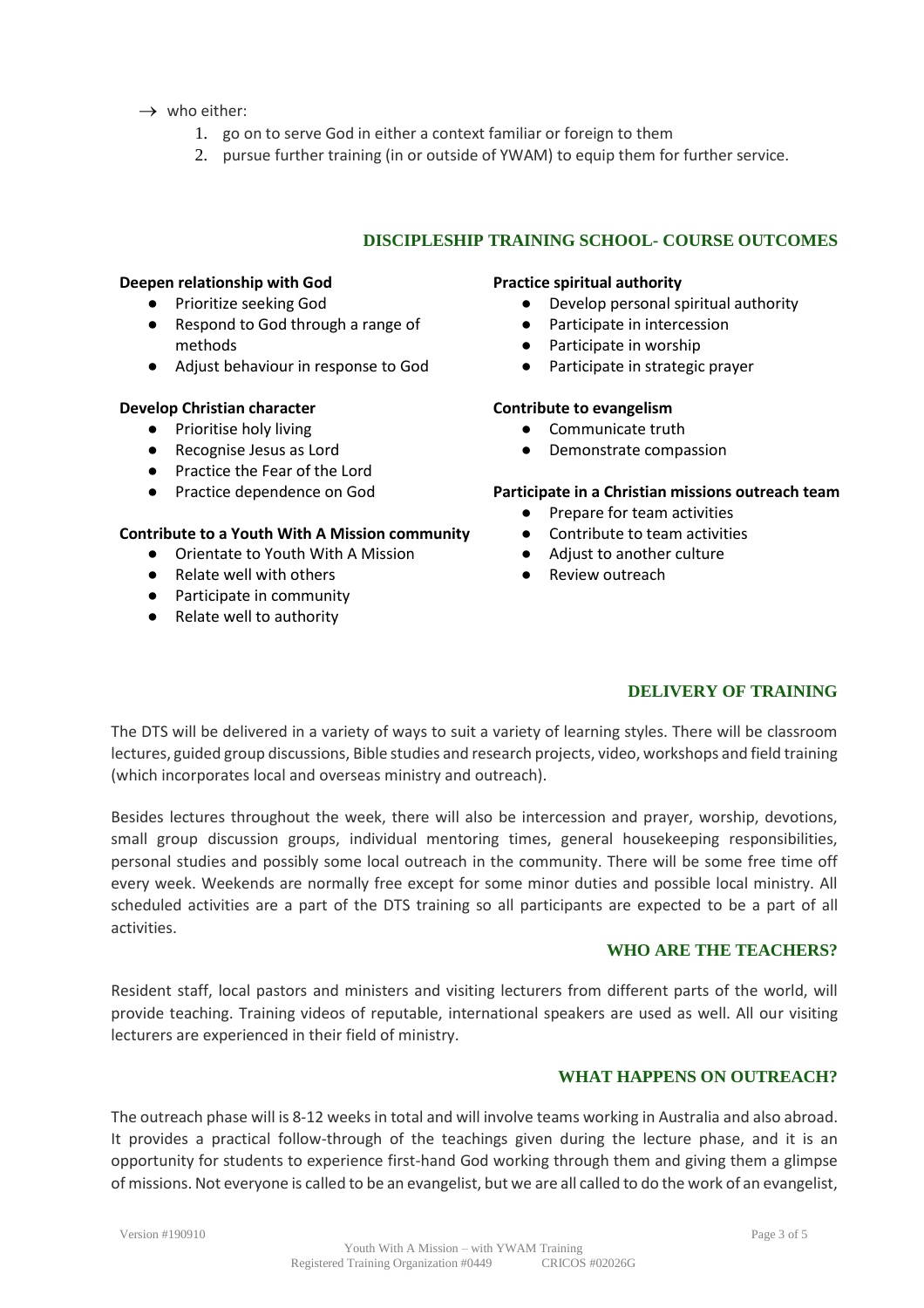which essentially means sharing our faith with someone else. Some examples of outreach opportunities are: drama, music, church work, work with children or the elderly, Bible distribution, open air and friendship evangelism, house/prayer/hospital visitation, youth work, practical helps, etc.

## **ASSESSMENT METHODS**

Assessment takes place throughout the duration of the course. The Course staff will evaluate your growth in the various outcomes of the course. Assessment methods and assignments may include the following. You may contact the YWAM Base for specifics for your Course.

- Question and answer Worksheets
- Reflective Journals
- Evaluations
- Book report
- Guided group discussions

Further details of actual assignments will be given during orientation. Study and homework will take around 2-5 hours per week, depending on the individual's learning characteristics and which assignments are due that week.

## **RECOGNITION AND ACCREDITATION**

At the successful completion of the course students will obtain a Certificate III in Discipleship which is a recognized qualification within Australia with YWAM Training (Registered Training Organization #0449). YWAM's International training body, the University of the Nations (UofN), recognizes this course as a prerequisite to all other training courses within the UofN. You may be awarded 19-24 credits towards a degree with the University of the Nations. Graduates may then go on to any other course within YWAM Training or the UofN or may apply for a staff position with YWAM worldwide.

The DTS is run in a number of locations around Australia and around the world. The accredited Certificate III in Discipleship (10802NAT) is a course offered by YWAM Training and delivered through partnerships in most Youth With Mission centres across Australia. These courses are seen with mutual recognition, meaning if you take the course in one location, it is also recognized in another YWAM base as the same course.

#### **RESOURCES**

Resources you will be required to bring yourself include a notebook and a Bible for study and assignments. Check with the YWAM Course Leader if you are required to bring a computer. We will provide you with the necessary books for book reports, access to the internet (if necessary for assignments) and other reference books. Classrooms, study rooms and equipment will vary depending on the week and topic of teaching. For example, there may be use of class rooms, study rooms, data projectors and video machines, white boards, overhead projectors, teaching tools provided by the resources trainers, etc. Please speak with the Registrar for any other specific things you must bring for the course or for your living arrangements.

#### **COURSE EXPECTATIONS**

It is expected that students will uphold the requirements of the course, including the following expectations. If any issues arise we would prefer to address them casually and relationally. Under some circumstances, for international students, it is a requirement that we notify the department of Immigration if any behaviour goes uncorrected. Students will: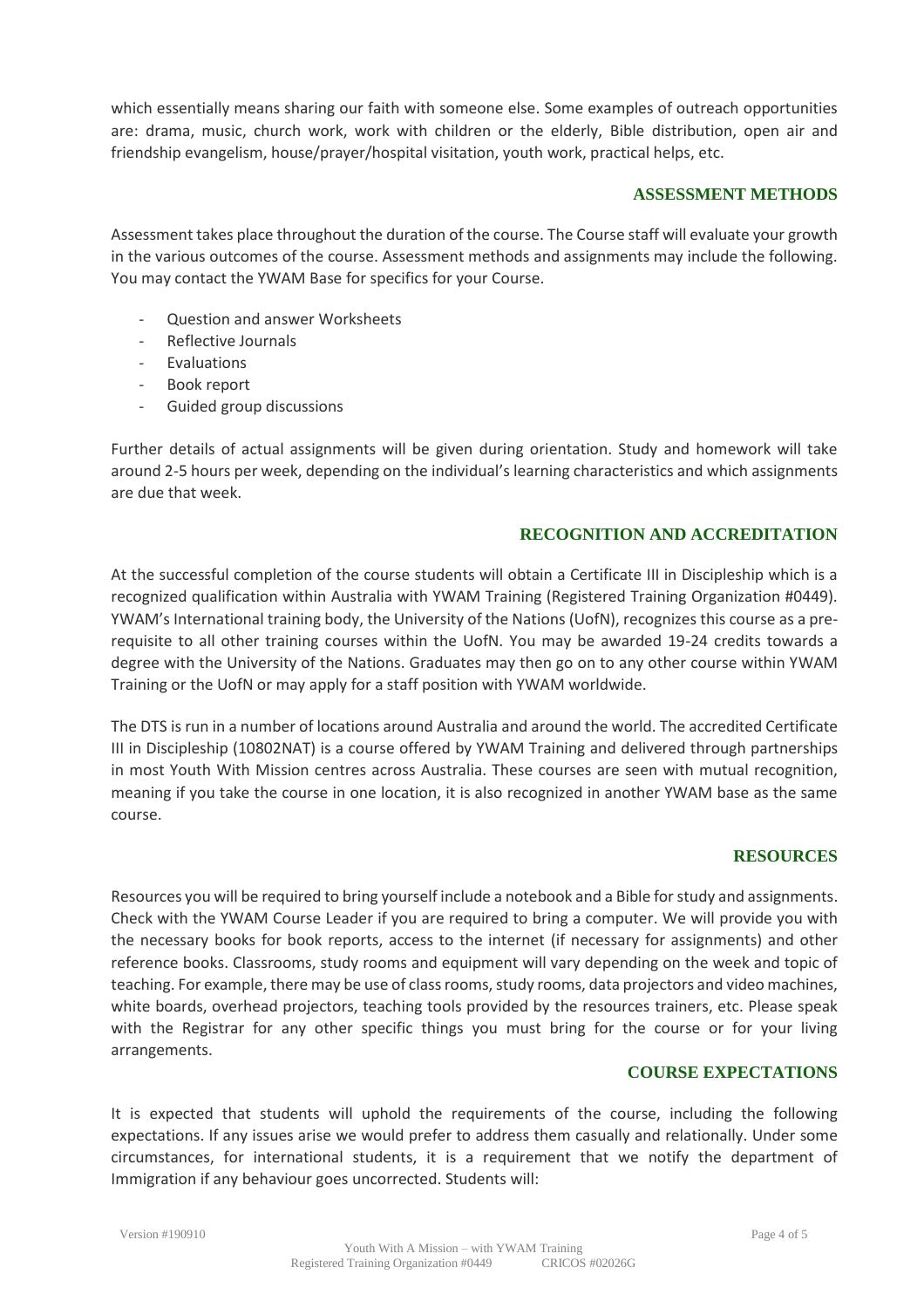- finish with at least 11 weeks of lectures and 8 weeks of outreach
- meet academic course requirements (including all assignments)
- maintain Godly conduct in character and behaviour (see Code of Conduct)
- meet attendance requirements- The DTS is a full-time, live in course. One week is made up of up to 50 hours of activities. Full attendance is required for the completion of this course. This includes all scheduled activities during lecture phase, as well as local and overseas outreach.
- Meet at least 80% attendance
- Meet participation requirements- We expect that each student will participate in all activities, not just with their presence but by contributing to the learning experience. This includes being a part of group discussions, completing assignments, discussing what God is doing in their life with their staff, etc. This is to take full advantage of the training and the learning environment.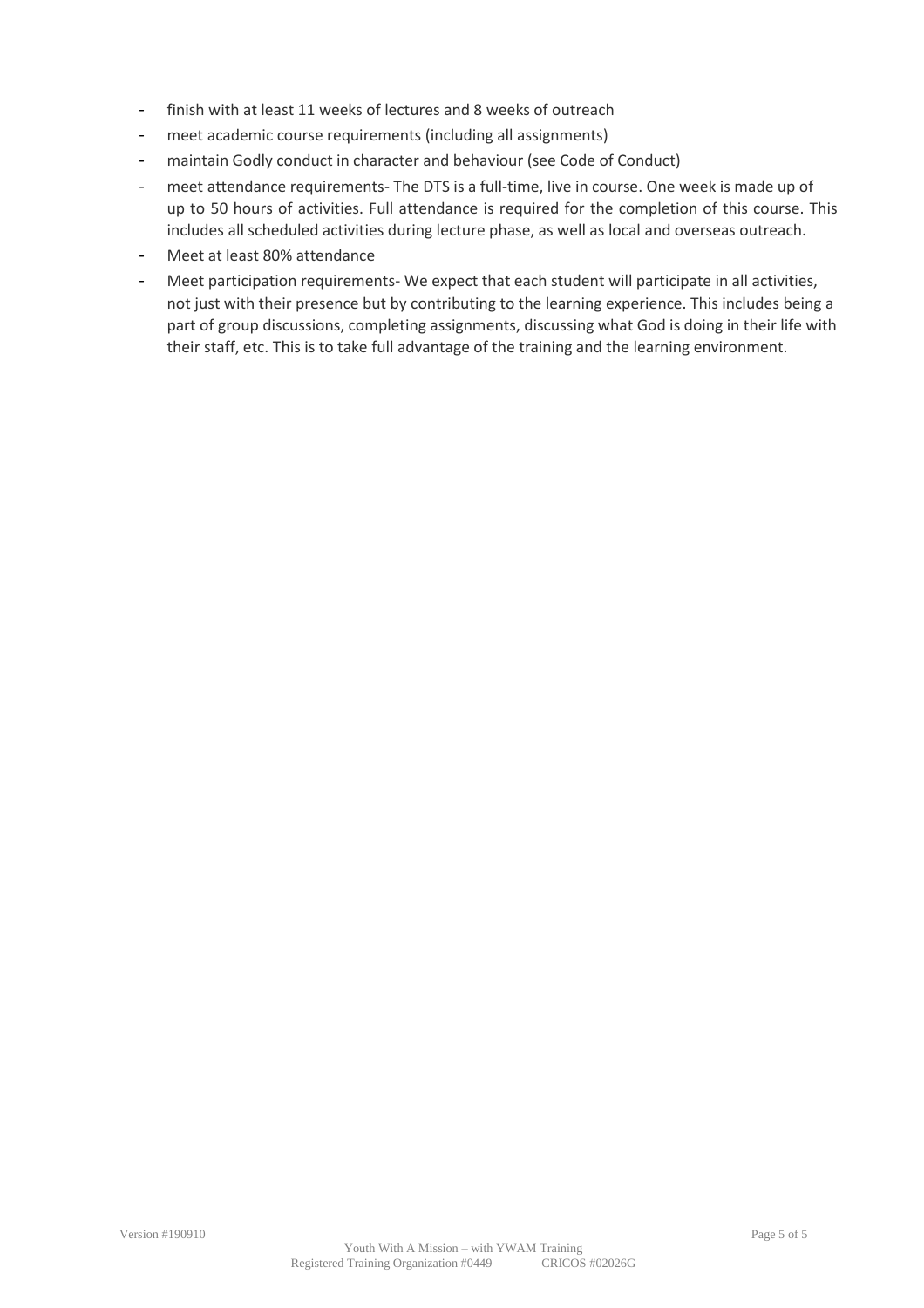

# **Student Handbook**

# Youth With A Mission

In training partnership with YWAM Training

Please read this handbook prior to enrolment with any course with YWAM Training.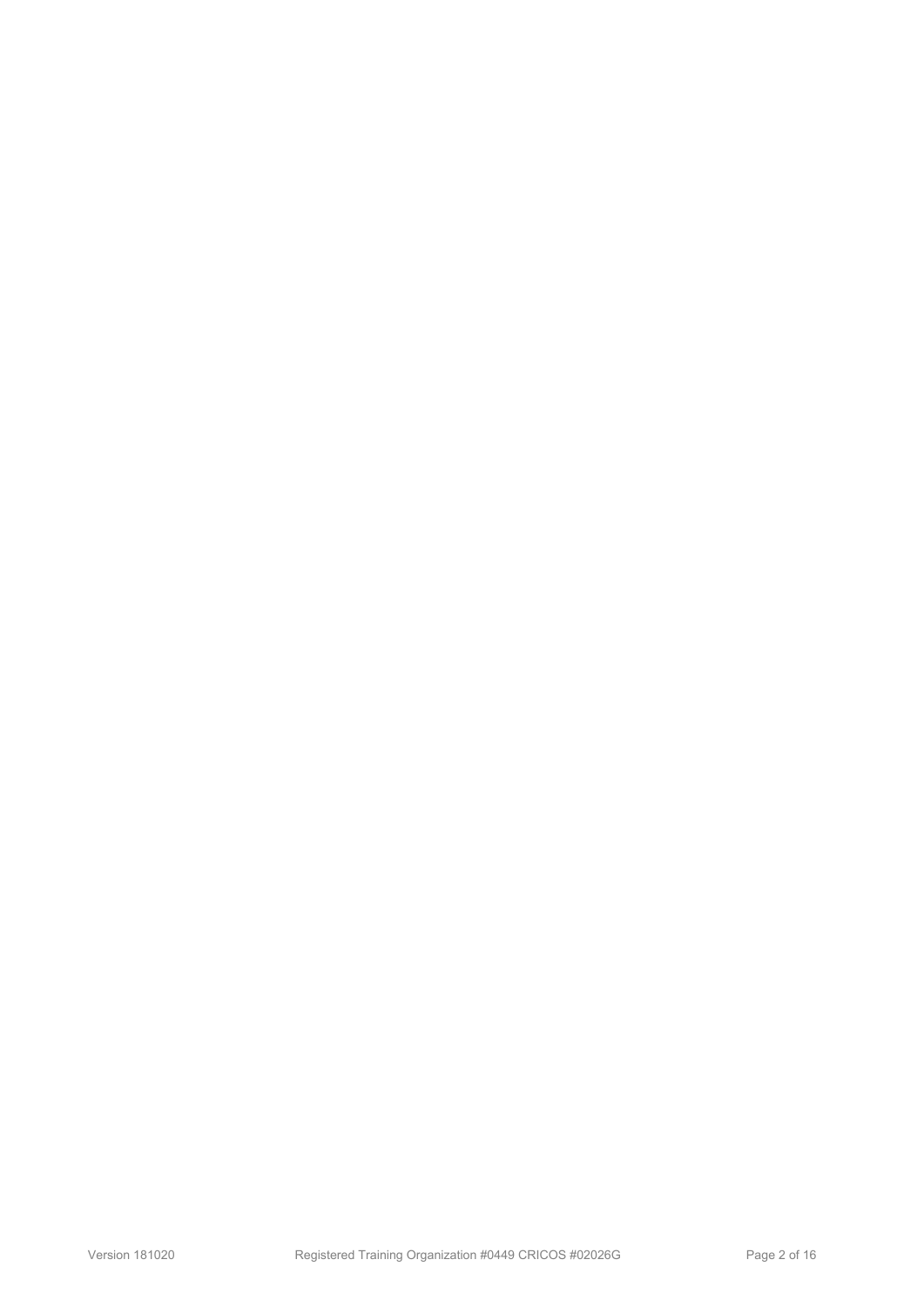# **CONTENTS**

<span id="page-7-0"></span>

| <b>WELCOME</b>                                                | 4                |
|---------------------------------------------------------------|------------------|
| <b>UNIVERSITY OF THE NATIONS</b>                              | 4                |
| <b>COMPETENCY BASED TRAINING</b>                              | 4                |
| <b>LIVE-LEARN CONCEPT</b>                                     | 5                |
| <b>APPLICATION PROCESS</b><br><b>Applications from Minors</b> | 5<br>6           |
| <b>VISA PROCESS</b>                                           | 6                |
| <b>DO YOU SPEAK ENGLISH?</b>                                  | 6                |
| <b>COURSE FEES</b>                                            | 7                |
|                                                               |                  |
| <b>STUDENT IDENTIFICATION</b>                                 | 7                |
| <b>STUDENT SUPPORT STRUCTURES</b>                             | 8                |
| Overseas, under age students                                  | 8                |
| Confidentiality                                               | 8                |
| Specialist assistance available                               | $\boldsymbol{9}$ |
| Department of Education                                       | 9                |
| IF SOMEONE HAS A COMPLAINT OR PROBLEM                         | 9                |
| APPEALS REGARDING SUBMITTED COURSE WORK                       | 10               |
| STUDENT PERFORMANCE AND CONDUCT                               | 10               |
| <b>MAINTAINING ENROLMENT</b>                                  | 11               |
| <b>Course Participation</b>                                   | 11               |
| <b>Tracking your Development</b>                              | 11               |
| Deferring or Cancellation of Enrolment                        | 12               |
| <b>DISCIPLINARY PROCEDURES</b>                                | 13               |
| ALL ARE VALUABLE AND UNIQUE                                   | 14               |
| <b>Harassment and Discrimination</b>                          | 14               |
| <b>RECOGNITION OF PREVIOUS STUDIES</b>                        | 15               |
| <b>Recognition of Course Credits</b>                          | 15               |
| <b>RPL Process</b>                                            | 15               |
| <b>STUDENT TRANSFERS</b>                                      | 15               |
| <b>GAINING ACCESS TO YOUR RECORDS</b>                         | 16               |
| <b>FAMILIES WITH CHILDREN</b>                                 | 16               |
| <b>CHILD PROTECTION</b>                                       | 16               |
| <b>INSURANCE</b>                                              | 16               |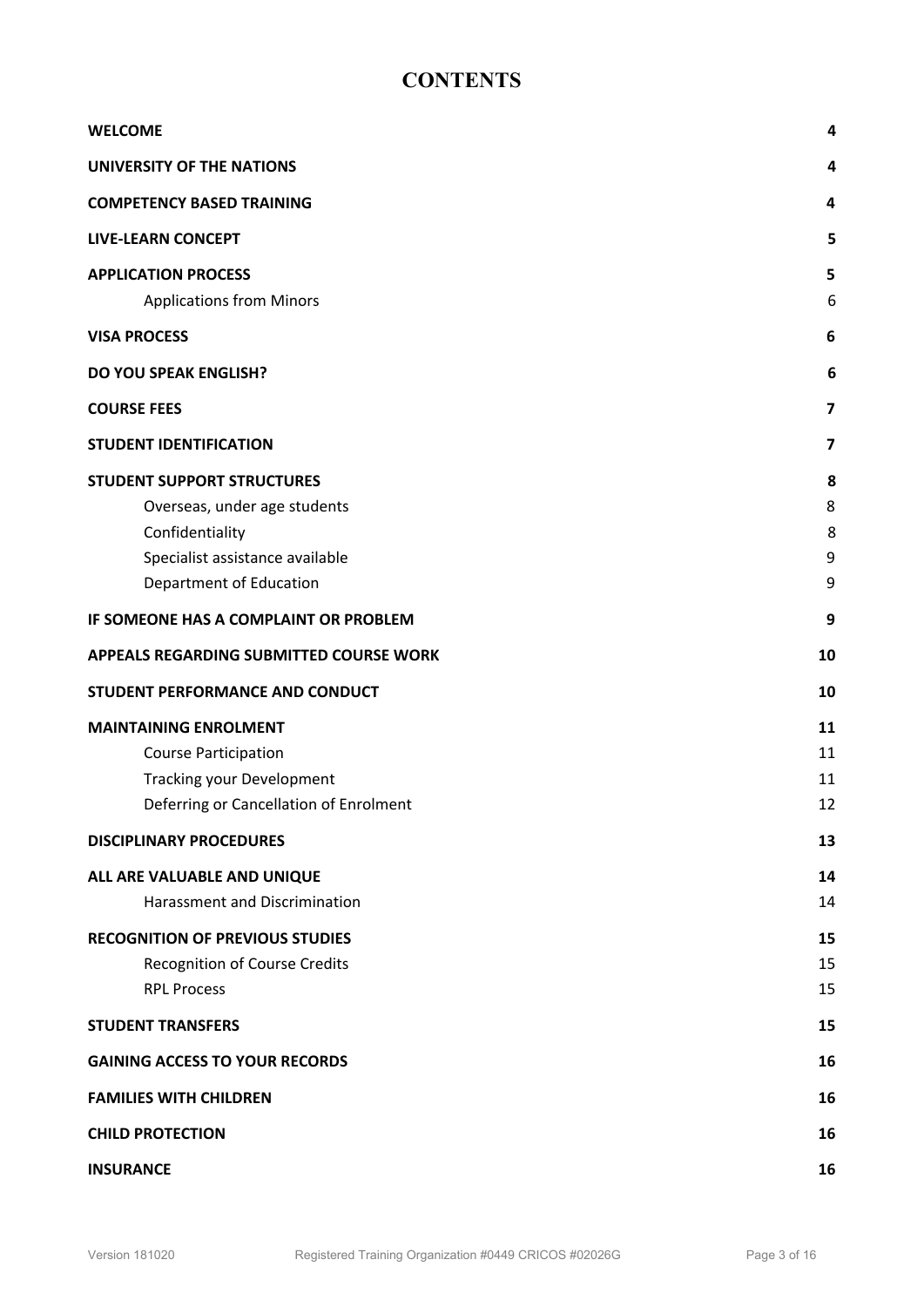# **WELCOME**

Welcome to Youth With A Mission and YWAM Training. We are pleased that you have taken time to find out the opportunities we have to offer you. Here in YWAM Australia we are dedicated to giving you quality training that will equip you in whatever area God has called you in. Our goal in training is not to give you more academic knowledge, but rather to give you wisdom with your knowledge so that you can go out and make a difference in the world you live in. All of our courses are designed with missions in mind, our call to the Great Commission.

Following in these pages is a bit of a guide to how we run our training. These are things that you need to be aware of if you are to enrol in a course with us. This is not the only document that is available, but should be read with the Course Information. We also have a Policy and Procedure Manual which details our training systems further. If you have any questions about any of these things, or about anything else, feel free to contact the School Leader or the Registrar at the YWAM Centre you're most interested in.

Those of us in Youth With A Mission tend to use a number of acronyms in our communication. So here are some definitions that you may come across that might help you:

**YWAM**- Youth With A Mission

**YWAMers-** staff and students of Youth With A Mission

**YWAM Training-** Youth With A Mission's training organization in Australia. YWAM Training is a Registered Training Organization within Australia.

**UofN-** University of the Nations- The UofN is YWAM's training internationally. The UofN offers degree courses, however they are not necessarily recognized.

**DTS-** Discipleship Training School- The initial training course run by YWAM.

**Base** – A YWAM operating location, usually where the Course is being delivered from.

**Second-level School** – A YWAM Course that can be taken after the completion of a YWAM Discipleship Training School.

# <span id="page-8-0"></span>**UNIVERSITY OF THE NATIONS**

YWAM Training is affiliated with YWAM's international training network of tertiary level education/training usually known as the University of the Nations (UofN). The UofN offers many courses, seminars and degree programs around the world. Some YWAM Training courses will may earn you credit with the UofN. The UofN is not registered for recognized accredited training in Australia.

For more information about the UofN and degree programs offered check out their website at [www.uofn.edu.](http://www.uofn.edu/)

# <span id="page-8-1"></span>**COMPETENCY BASED TRAINING**

Ever since its formation Youth With A Mission has adopted an educational model which focuses on training toward competence in specific tasks rather than training to deliver specified content. The desired learning outcomes become the guidelines for choosing curriculum and content. Assessment of all aspects of a student's achievement and competency reflect that model.

Assessment is undertaken continuously and consists of a range of approaches that are relevant to the learning outcomes sought. For instance, assessment may be a combination of written assignments coupled with a demonstration of skills and knowledge in a practical setting. Observation of the student's application of learning in field work is an essential element of assessment.

As these training programmes are preparing trainees for future involvement in Christian missions, an equally important component of both training and assessment is demonstration of appropriate Christian character.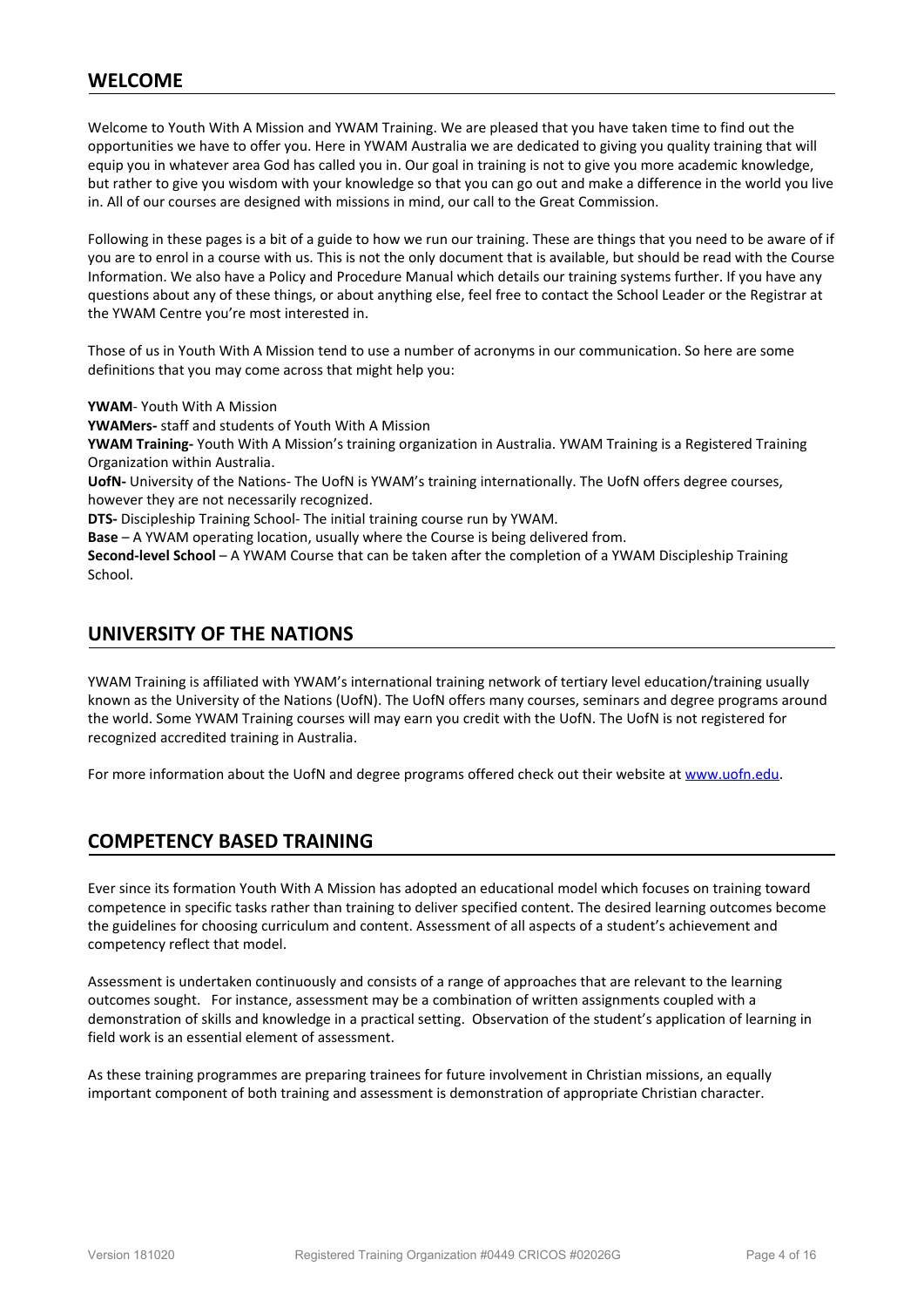# <span id="page-9-0"></span>**LIVE-LEARN CONCEPT**

The live-learn concept means establishing community for the purposes of learning. Following Jesus' example and others from the Bible and throughout history, we work to establish a community of common values and to learn together. We believe that learning takes place best in the context of relationships. The strong emphasis placed on relationships between students and staff and on small groups and student activities provides a secure atmosphere that optimises the learning experience.

The 'classroom' becomes a lot more than the place where students sit down and take notes. Practical workshops and interaction; working together on a project; small group activities; communal worship, prayer, meals and social activities are extensions of the classroom experience. Students find themselves learning from staff in the classroom, in the streets, in the kitchen, in the workshops and in many other situations that promote learning and personal development.

It is a community learning experience, based on the scriptural principle of a body of believers who are one in spirit, working together as a team toward the same objectives. Teamwork implies a sharing of resources, ideas, talents and working together in unity. The great variety of course related activities provide a rich medium for the development of deeper relationships.

Students live in accommodation arranged and supervised by Youth With A Mission. Staff also share similar accommodation during the classroom phase and, during the field assignment phase, usually the same accommodation as students. Living and learning together provides staff with unique opportunities for assessing students in terms of achievement, character and attendance.

# <span id="page-9-1"></span>**APPLICATION PROCESS**

When a person inquiries they are sent an application form. When submitted, this information provides the basis for selection of students. Should we require any more information we will contact you.

When making application, applicants will have opportunity to read and assess the mission's vision, values, policies and procedures before joining.

Applicants to the course must supply the following information as per the application form:

- Experience, qualifications and aspirations
- Personal statements relevant to the particular course
- Christian character and calling
- References as specified in the application forms
- For "second-level schools" a copy of the UofN DTS completion certificate or transcript

Once the YWAM Base has received the above information from the applicant, the information will be reviewed and prayed over by qualified staff in reference to your readiness for training and suitability for the mission field for which the course prepares people. In addition the staff will be seeking a sense of where God may be leading you in relation to this specific training course or programme. It is important both for you as a student and for us a training location to be in agreement concerning God's leading for you in this course.

Where an applicant has done previous YWAM training (particularly for the DTS), he/she will send in a copy of that YWAM or UofN certification or transcript as a part of their application process. As part of the application process, the YWAM Base Registrar or Course Leader may contact the YWAM Training Records Office or a University of the Nations Registrar to verify the certification.

Prior to enrolment, students will be given further opportunity to review the policies and procedures which are written in this document.

Prior to enrolment, a member of the training team will phone the applicant, to discuss further the course and the applicant's expectations and their suitability for the Course, including their English-language suitability.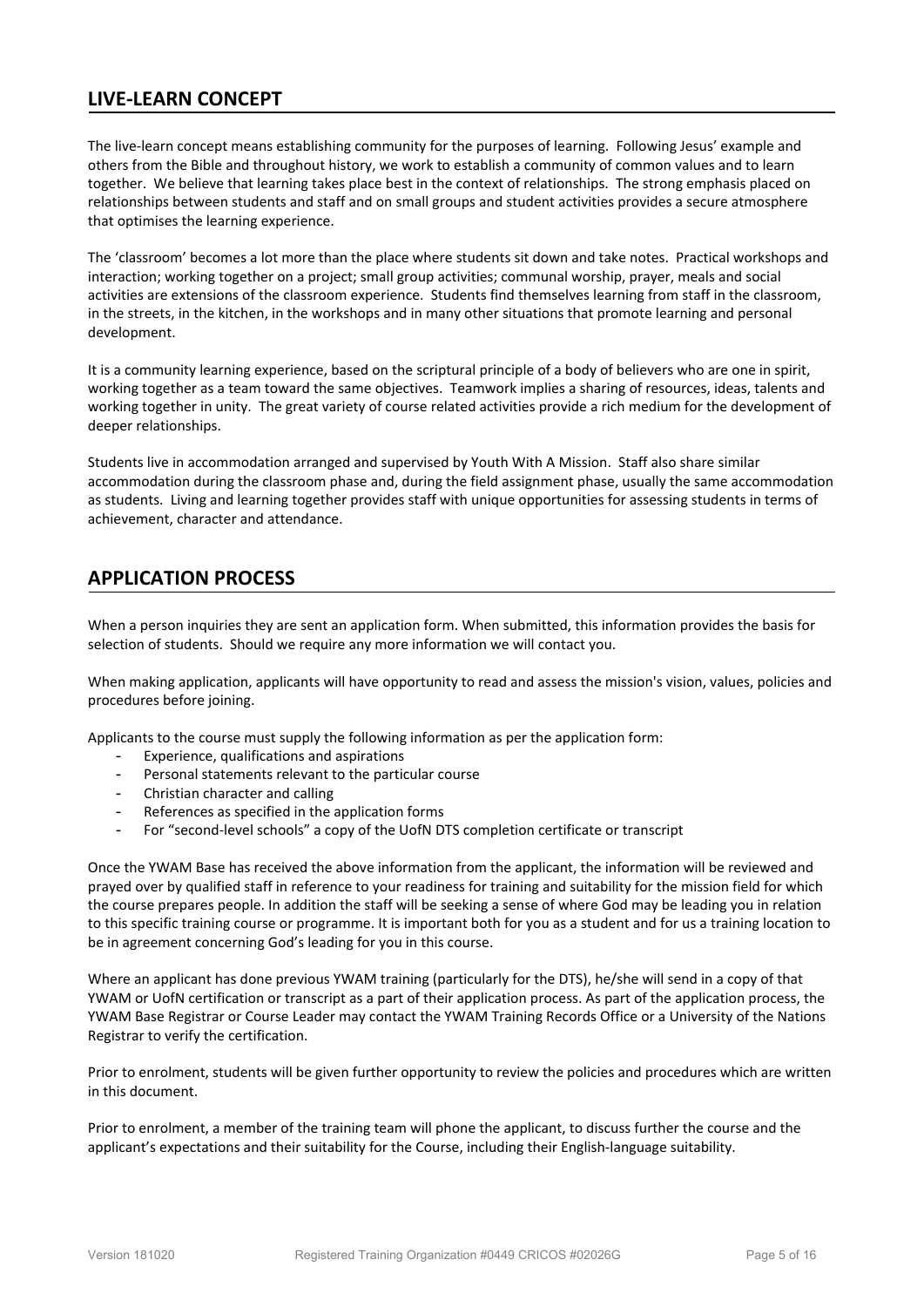It is a requirement of Youth With A Mission that a Discipleship Training School be completed prior to enrolment into another YWAM course as well as any place on YWAM staff. The DTS can be done either in Australia or overseas and is equivalent to the Certificate III in Discipleship.

"The DTS is the foundational building block of YWAM, the cornerstone of the mission. It is our DNA, our genetic code. The DTS/CDTS gives vision, it gives understanding, it gives people something to hang on to so that they will know what YWAM is and what YWAM isn't." *(excerpt taken from UofN Reference Guide 2005: "The DTS/CDTS is YWAM's Foundation")*

In most cases we cannot enrol international students who are currently studying in Australia and have not yet completed 6 months of their initial course. Also, in most cases, except due to exceptional circumstances, we will not grant transfer requests to another Training Provider.

After scrutiny and prayer of your application you will be informed of either your acceptance for the course or reasons for non-acceptance. Should you be accepted you will be sent a **Letter of Offer**. Upon your receipt of our Letter of Offer we need the applicant to read the conditions of enrolment stated in the **Acceptance of Place**. This form needs to be signed and submitted to the Registrar with the deposit and Overseas Student Health Cover fee (if applicable). For overseas students, where Student Visas apply - When the Registrar receives this, within 2 weeks the applicant will be issued a **Confirmation of Enrolment** with which the student will use to apply for the Student Visa as directed by the Registrar. We have the right to not accept a student.

#### <span id="page-10-0"></span>**Applications from Minors**

In Australia a minor is anyone who has not yet turned 18. Please check with the YWAM Base you are interested in to see if they will accept minors into their Course. You can request information regarding the application process, and welfare and housing arrangements provided for minors.

# <span id="page-10-1"></span>**VISA PROCESS**

Non-Australian or New Zealand students require a visa to enter Australia. Many of our courses are eligible for a Student Visa. Speak with the Registrar at the YWAM base of your interest to find out the specifics for your Course.

Once you've been accepted, your next step will then be to sign the '**Acceptance of Place**' form and return it to the Registrar indicating that you have contracted to attend the course and agree to the conditions stated, and send the deposit required to hold your place in the Course. We cannot received any monies for the Course until the Acceptance of Place is signed.

If applying for a Course which is eligible for student visas, you will need to obtain **Overseas Student Health Cover** (OSHC) (where applicable, see specific details for costs). It is a condition of the student visa that you have OSHC with an Australian health insurance company. The Registrar will give you further details regarding this. In some cases, YWAM will arrange this for you, or if you will need to arrange it yourself. Further information about the Overseas Student Health Cover is available on:

<https://www.homeaffairs.gov.au/Trav/Stud/More/Health-Insurance-for-Students>

If you are not using a student visa, you will need to arrange your own travel health insurance prior to coming to the Course.

We will be available for advice at all stages of this process. Further information about the visa process will be sent to you upon acceptance.

# <span id="page-10-2"></span>**DO YOU SPEAK ENGLISH?**

*(For students whose first language is not English)*

Most courses run by the YWAM Training are conducted in English. However, there are a few accredited and non-accredited courses run in other languages. Please check with each YWAM Base for specifics of their courses.

To obtain a student visa and to enroll in a Course, students will require a sufficient standard of oral and written English proficiency in order to benefit from the training they are undertaking. The Australian Immigration Authorities may require people from specific nations to pass the International English Language Testing System (IELTS) test at 5.5 or higher in order to get a student visa to study one of our courses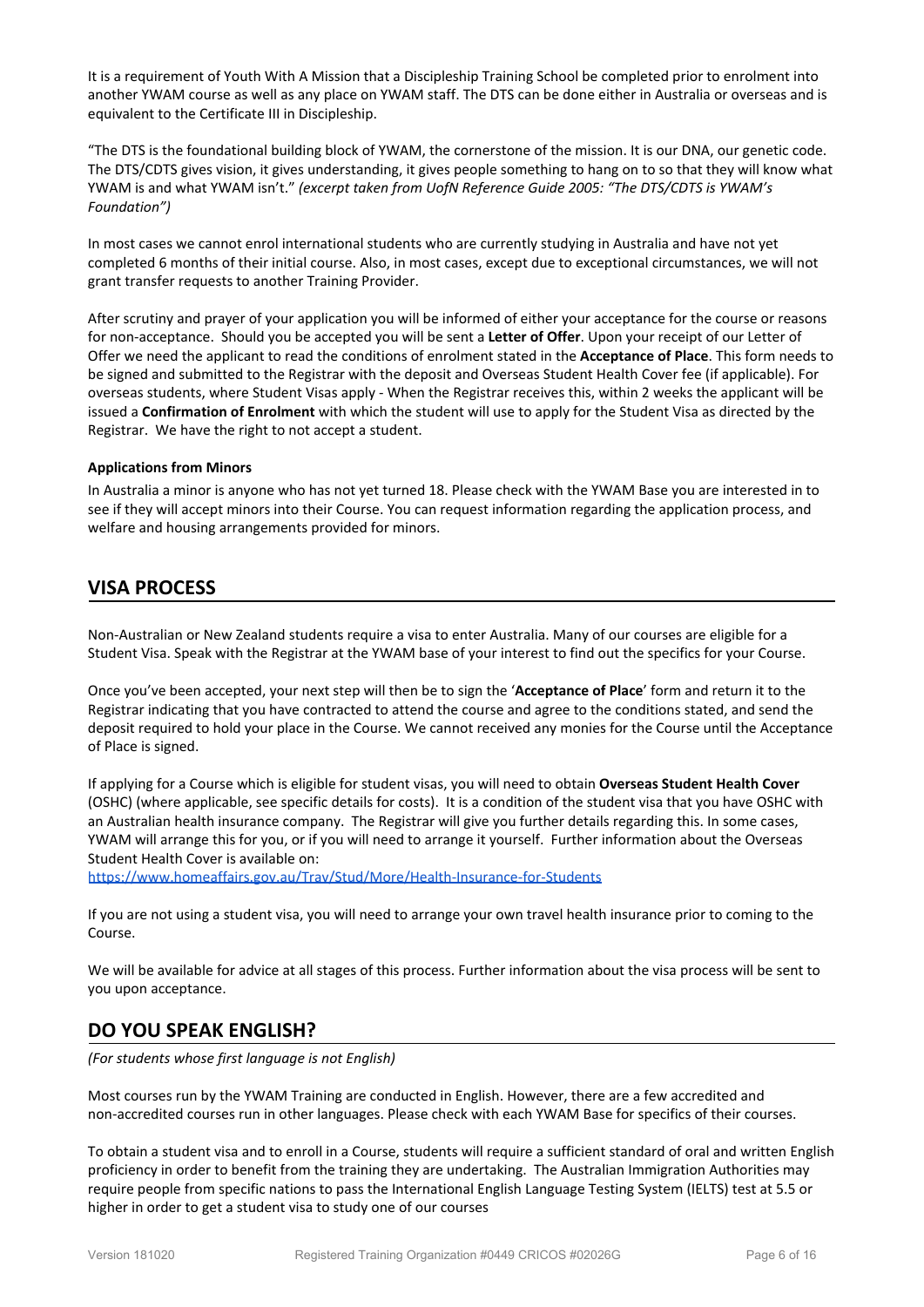With your School application form you must evidence of your English proficiency for your comprehension and expression of spoken and written English. Acceptable forms of documentary proof may be any one of the following:

- Successful completion of a Youth With A Mission course, at any of our locations world-wide, where English is the primary language of instruction
	- $\triangleright$  Please submit copy of UofN Course certificate in English
- International English Language Testing System (IELTS) test of 5.5 or higher taken in the last 12 months  $\triangleright$  Please submit a copy of score results in English
- Phone interview If you cannot produce one of the above, you will be contacted by the YWAM Base to have a phone conversation to assess your English proficiency.

# <span id="page-11-0"></span>**COURSE FEES**

*(The following information is taken from the University of the Nations Catalog 2005-2007)*

All UofN [YWAM] personnel are responsible to raise their own support, they receive no salary for their service. Volunteer staff, efficient housing and dining and student work assignments are factors which contribute to low costs. Students serve up to ten hours per week in student work assignments, assisting staff in maintaining facilities and related operations. This practice aids in maintaining the facilities, promotes teamwork and student/staff interaction, and provides students with an opportunity to serve.

God's provision for individuals comes in different ways. A student's family may assist in paying for the student's tuition. If students have committed themselves to mission work and have taken a Discipleship Training School, support often comes from home churches. Some students earn money in advance while others see their need met through gifts from supportive friends. Many times, students sense God's leading to give to one another. Responsible stewardship and generosity are foundational values of the mission.

**Payment of Fees** – YWAM Training as a Registered Training Organization delegates responsibility to the YWAM Base that is running the Course to receive funds for the running of the Course from the student. These funds are fully managed by the YWAM Base. The YWAM Base cannot receive any payment of fees (except for the Application Fee) prior to entering into written agreement with the student.

**Course Fees:** Student fees are to be paid as per the payment plan determined by the Course. Any exception must be documented in the written agreement approved by the specific school leader before the student arrives. Students enrolled in a course are expected to continue through the entire course.

Expenses vary widely according to the courses and the cost of living where a course or a field assignment may be taken. Contact each location directly for current fees.

**Refund Policy:** Policies for termination or early student withdrawal due to extenuating circumstances, such as death in the family, will differ at various locations.

Ask the Registrar for current refund policies for your course of interest.

When a refund is given to a student, a written statement describing the refund must be given to the student and a copy kept in the student's file. If the Course does not run, is delayed, or is cancelled during the Course, the refund must be given to the student(s) within 2 weeks. A student may request a refund by submitting a written request to the Registrar or Accountant and the refund must be given within 4 weeks of receiving a written claim from the student. Refunds will be given as per the refund schedule.

This refund policy is covered by the legislation under the ESOS Act 2000 and ESOS Regulations 2007. This policy does not affect the rights of the student to take action under the Australian Consumer Law if the Australian Consumer Law applies

# <span id="page-11-1"></span>**STUDENT IDENTIFICATION**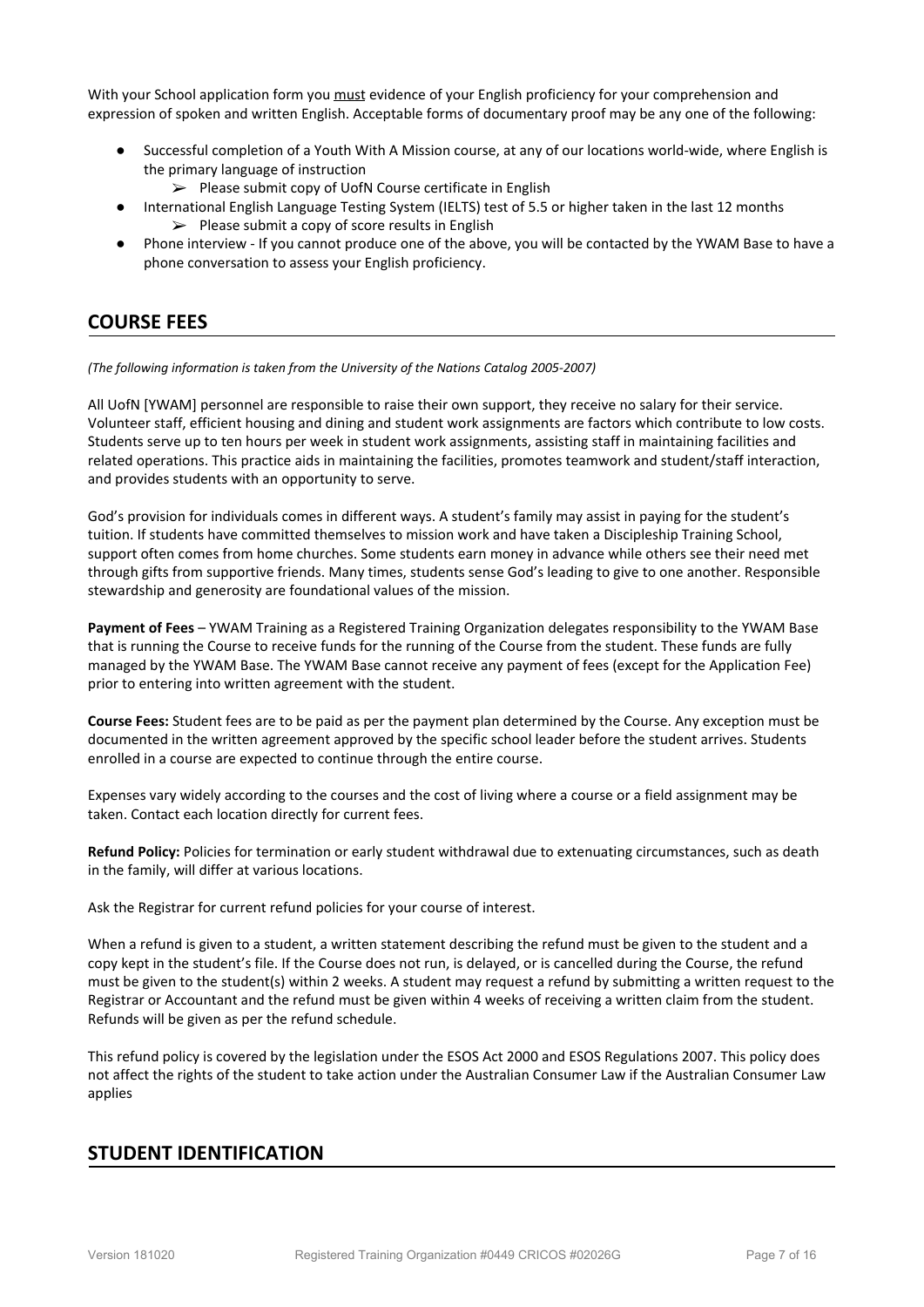As of 1 January 2015 all students undertaking nationally recognized training in Australia must have a Unique Student Identifier (USI). This USI is a number generated by the Australian Government USI Registrar. The USI system records results of all training you have undertaken in Australia. You are able to access it anytime, give access to training organizations to update your details, or print off transcripts of your training details.

The USI is free to obtain, it can be created online, and can be accessed at any time, online. If you do not already have a USI Youth With A Mission will assist you in creating one for yourself upon arrival to the Course. This will require any Australian government generated ID document (such as driver's license, passport, medicare card), or for overseas students, your passport which holds your Australian visa. You will need to give your USI number to the Registrar at your Base in order for YWAM to link your training outcomes with your USI. For more information go to [www.usi.gov.au](http://www.usi.gov.au/) or request the **Student USI Information Sheet** from the Registrar.

# <span id="page-12-0"></span>**STUDENT SUPPORT STRUCTURES**

A student experiencing any difficulty with a course will be offered immediate assistance by the Course Staff.

A support service is offered to students with problems directly related to study as well as with general personal concerns. These may include stress due to study and assessment, a grievance, familiarising to new surroundings, financial matters, or personal issues. These services include orientation, academic progress, further study and accommodation support.

All students have regular meetings with a group leader, which provide an opportunity for support guidance and prayer. The Group Leader is the first point of contact for support. Where matters arise beyond the scope of authority of the staff, the student will be referred to suitable qualified personnel such as the Course Leader. Discussion groups happen at least once a week, and individual meetings with the group leader are regular and available upon request. These activities will help the student in areas of their study and personal development.

Guidance on further training after the Course is provided by the Training Coordinator in conjunction with course leaders.

#### <span id="page-12-1"></span>**Overseas, under age students**

Not all YWAM Bases will accept students under the age of 18. Please check with the individual YWAM Base for their policy on this matter.

The course leader and staff will be sensitive to cross-cultural issues and meet the special needs of international students, especially those under eighteen years of age. Applications for underage students must be discussed with the parents prior to enrolment. All under-age students must stay in approved accommodation. YWAM training includes accommodation therefore, we will arrange accommodation for the student, and note this to the Department of Home Affairs. The length of our responsibility for the under-age student will be stated in the Student Visa Conditions. Underage students must stay in YWAM provided accommodation, or risk being in breach of their student visa. In most cases, underage students will not be able to holiday or take trips away during or after their course. Underage students will receive additional orientation upon arrival regarding expectations concerning their welfare.

#### <span id="page-12-2"></span>**Confidentiality**

All personal information disclosed by a student to staff in personal discussions or in written form remains confidential between the student and the staff persons responsible for that student's welfare. Such staff persons will be limited to those who 'need to know' in order to provide appropriate care to the student

The following limitations apply:

- where the information disclosed relates to behaviour which contravenes the values and principles of Youth With A Mission and the YWAM Training, persons responsible for responding to behavioural breaches may become involved
- where information disclosed relates to a criminal offence, YWAM Training may be obliged to report that information to the relevant authorities
- when required by due process of law, YWAM Training will provide such specific information as falls within the bounds of the legal requirement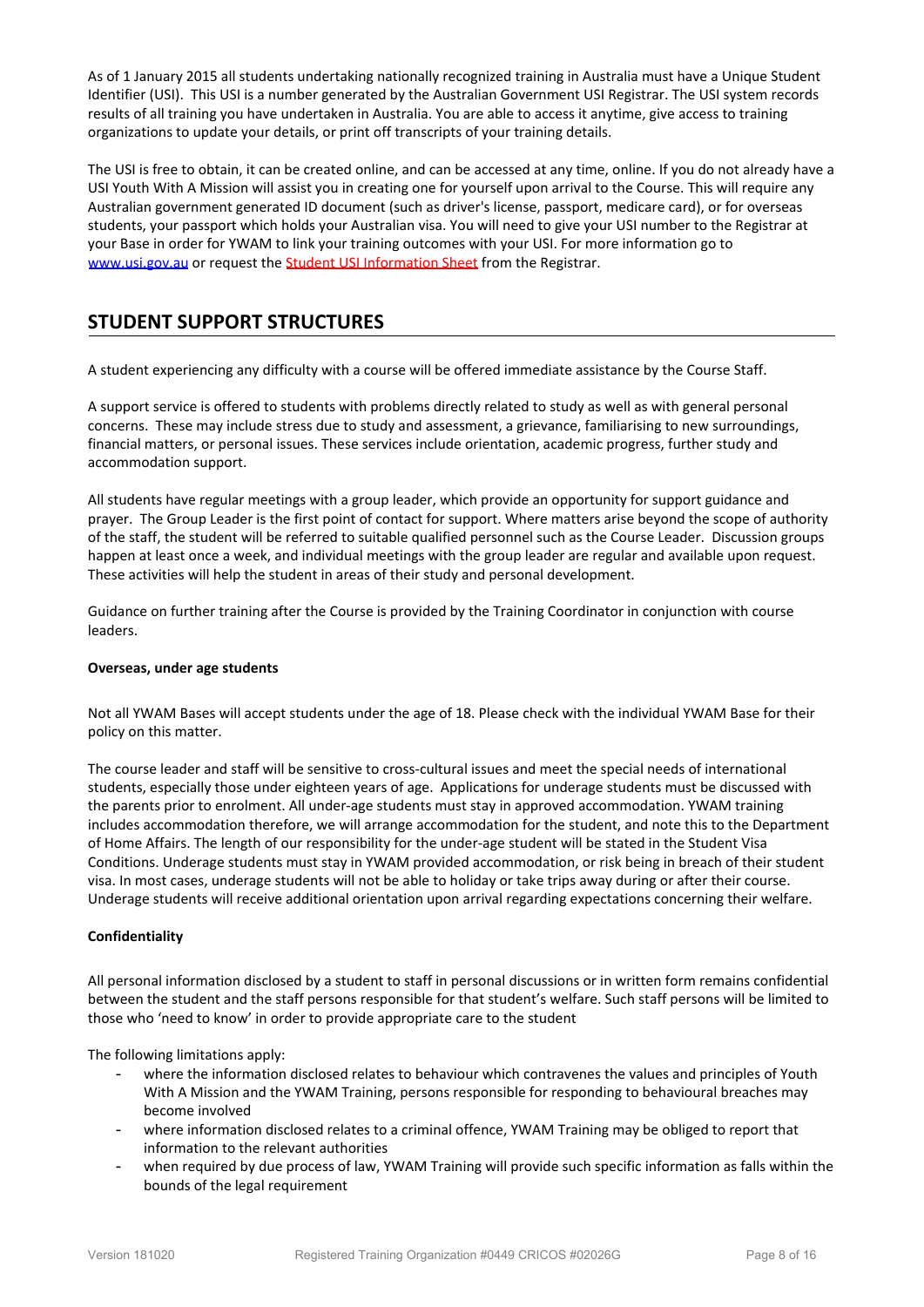YWAM Training is not responsible for the actions of students who disclose information they have received from other students.

For a full view of our Privacy Policy please request this from the Registrar of the YWAM Base you're in contact with.

#### <span id="page-13-0"></span>**Specialist assistance available**

Student Health Advice – For international students holding Overseas Student Health Cover – Most of the Insurance Providers (such as Medibank Private) provide general advice, assistance and health support services to overseas students as a part of their service to you. See your insurance membership for details.

Counseling services – If a student is in need of counseling services, the Course Leader can assist in finding someone with such services.

Legal Aid – Check with the Training Coordinator for assistance in finding Student Legal Aid options in the area.

Appeals or complaints regarding course work – Australian Skills Quality Authority for Australian students or the Overseas Student Ombudsman for overseas students.

#### <span id="page-13-1"></span>**Department of Education**

The Department of Education in Australia wants all overseas students to know your rights and responsibilities. Please read a description of the ESOS department at <https://docs.education.gov.au/node/39586>. For more information see [www.studyinaustralia.gov.au](http://www.studyinaustralia.gov.au/)

# <span id="page-13-2"></span>**IF SOMEONE HAS A COMPLAINT OR PROBLEM**

Access to a just and equitable process for dealing with grievances will be provided at all times.

The Word of God says, "If it is possible, as far as it depends on you, live at peace with everyone" (Rom. 12:18). When conflicts arise, often there is an accuser and an accused. We need to remember to hold each in equal esteem before the Lord. We must not prejudge either side but be open to each "striving to maintain the bonds of peace" Ephesians 4:1-3. In the vast majority of situations, no one has acted with malice. Rather, one or more believers have acted unintentionally or foolishly and brought hurt to one or more people.

In the YWAM family, we are called to live and work together in humility and harmony. When conflicts arise, our goal is to bring reconciliation and release for both parties for further service in God's kingdom. We should not enter into conflict resolution seeking someone to blame or punish. We should seek restoration.

YWAM's procedure in handling grievances includes the following Biblical principles as outlined in the policy:

- We all need to forgive- if an offence has taken place, the offended must forgive in order to experience healing and restoration.
- Biblical principles regarding justice- Our justice must reflect the justice of God which is shown through his character throughout the Bible.
- Reconciliation is always a goal of God's justice.

Any complaints brought forward should follow the Matthew 18 principle. The process for bringing forth grievances and complaints are:

- If the complaint is about another person, the individual should approach that person they have a complaint against before involving others.
- If no reconciliation can be made, the offended individual can then bring the complaint to their group leader or their Course Leader.
- Should this fail to bring resolution, the matter may be taken to the course leader, or for staff complaints with a Base Leader.
- At this point, if the individual chooses that this be a formal complaint, a Complaint Form will be filled out as a record of the meeting. Should this still not see resolution, the issue will be taken to the appropriate Centre Director. As a final point of resolution, the situation may be taken to the YWAM Base Leadership team. If the individual is still unsatisfied with the results of the complaint/appeal they may involve an independent party,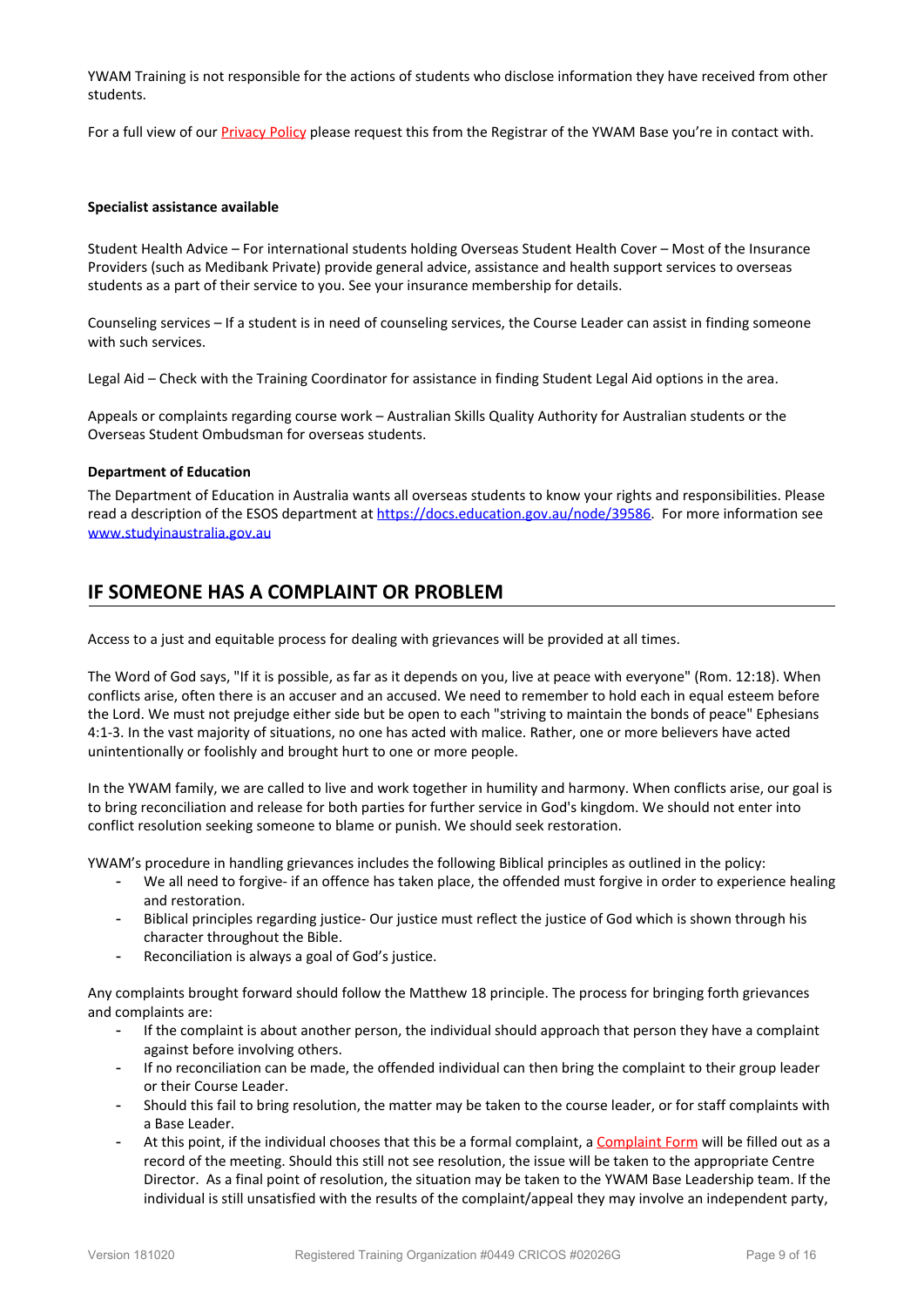which the organization will arrange at little or no cost to the student. After the decision has been made after one external complaints process, the situation will be considered closed.

- The individual has 20 days after an event to make a complaint
- The individual making the complaint will receive a copy of the Complaint Form with the processes and decisions record.

At all stages these meetings are informal and conciliatory. The individual's views will be heard and respected. YWAM's position and policy will be clearly communicated without prejudice.

The process for hearing the case will begin within 10 working days of receiving the formal complaint/appeal. If a Student is making the complaint, they must stay enrolled during the processing of the complaint or appeal. Decisions to allow the student to attend class are at the discretion of the Base Leadership, if it is safe for them and others to do so. A record of the complaint should be given to the individual.

All procedures, agreements and action steps will be recorded and held in confidence. The Individual will receive a copy of the Complaint Form which will include the outcome and reasons for the outcome. If the decision is in favour of the student, the School will immediately implement any corrective measures, decisions made or preventative measures as per the outcome.

At any stage a support person may accompany the complainant.

For more information about an external complaints process you may contact ACPET services: <http://www.acpet.edu.au/members/quality-and-ethics/complaints/>. A student may also make any complaint about the conduct of the YWAM Base or YWAM Training to the Australian Skills Quality Authority (ASQA<http://www.asqa.gov.au/complaints/complaints.html>) or by contacting the ESOS helpline at 02 6240 5069. External bodies will look at YWAM's policies and procedures to see that YWAM followed these in making the decision. However, external complaints systems are not in the position to make a decision on the subject of the complaint. Overseas students will be reported to the Department of Education after just 1 external appeals process.

This policy does not dismiss the student's or staff member's rights to pursue other legal action.

For further information see *UofN Reference Guide 2017: YWAM Guidelines for Justice and Reconciliation.*

# <span id="page-14-0"></span>**APPEALS REGARDING SUBMITTED COURSE WORK**

If a student at any point feels they have been assessed on their assignments and work unjustly the student has a right to appeal, up to 20 working days after the assessment decision. The response must begin within 10 days of the appeal. Any appeal against assessment (including RPL) will be heard in the first place by the course leader. Appropriate evidence of assessment will be made available to students who appeal against decisions.

Should the student still remain unsatisfied, the Centre Director or other appropriate Leadership at that location will become involved. If the decision still cannot be resolved, the YWAM Training – Australia Board may also be called in to adjudicate.

A panel involving at least one person not associated with the student or YWAM Training may be set up if required. This would only occur in cases where no resolution was possible through the means described above.

All procedures, agreements and action steps will be recorded and held in confidence. The student will receive a copy of the Complaint Form.

All other procedures for dealing with appeals of course work follow the same policies as the Complaints Policies.

# <span id="page-14-1"></span>**STUDENT PERFORMANCE AND CONDUCT**

The following is an excerpt of what we require of the students' behaviour while attending the YWAM Training course. More information can be found in the *UofN Reference Guide 2005*.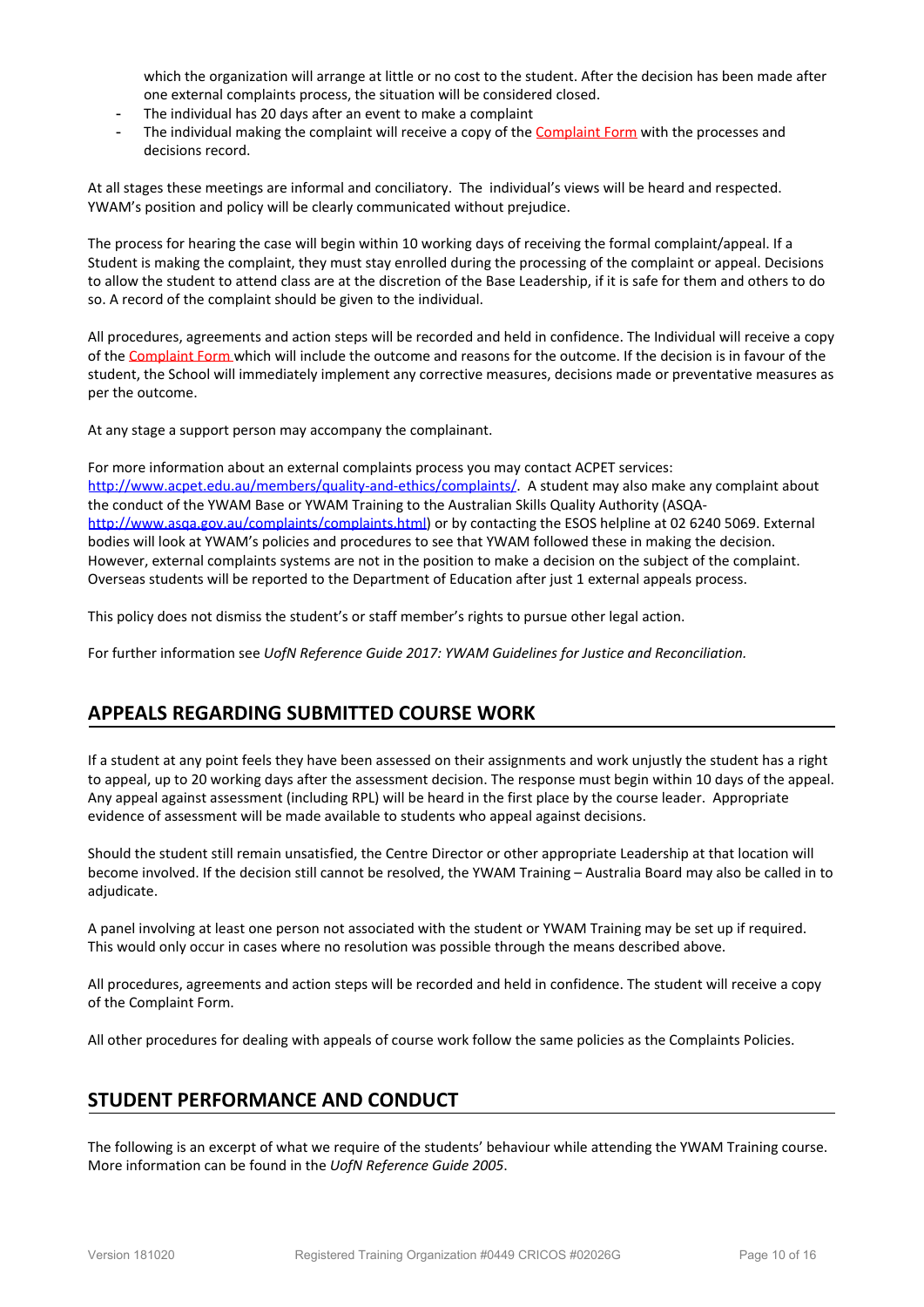"All students enrolling in the U of N are expected to be committed Christians who aim to further glorify God in their lives. As a result, faculty and staff have high expectations for each student.

"The U of N modular education system demands concentrated study and continuous diligence, because the academic content of each course or school is equivalent to several secular university courses. Since the expectations and demands are high, student performance is monitored carefully.

"The U of N believes that the development of Christian character is an integral part of our training and a central ongoing goal of the U of N. Consequently, we expect that the conduct of U of N students will be in keeping with Biblical standards. Any verified moral violation (including but not limited to sexual immorality, lying, dishonesty, theft, substance abuse, physical abuse or sexual abuse) will be considered grounds for disciplinary action including probation and possible dismissal from a course or degree programme."

All staff and students are to be living out the principles of God with regards to their behaviour and actions, to themselves and to those around them. If an incident occurs, then the **Disciplinary Procedure** is put into effect. Please see the **Code of Conduct** available from the YWAM Centre for more details.

The Disciplinary Procedure will begin as soon as seen fit by the Course Leader or any other members of the Leadership Team of the Base. Unresolved issues or ongoing issues may end in cancelling the student's enrolment. If this is the case, the student may be issued with a Notice of Intention to Report, detailing our intention to report their change in enrolment to the immigration authorities. The student has a right to appeal using the **Appeals Process**.

# <span id="page-15-0"></span>**MAINTAINING ENROLMENT**

Our heart is to disciple and equip each participant in their destiny and purpose. We will work alongside every student individually to see their competency at the end of the course. Our training encompasses not only academic learning, but also character growth, spiritual development and learning of new skills. The training process includes formal and informal learning opportunities, while living in a YWAM community to further enhance the process. As such, the schedules include not only teaching lectures, but also discussion groups, individual coaching or mentoring, application of skills and local ministry opportunities, team building, life skills, workshops, worship and prayer.

#### <span id="page-15-1"></span>**Course Participation**

All scheduled activities require attendance, unless otherwise stated. If a student is not able to attend a session they should let one of their staff know directly. Lack of participation in the course can be grounds for cancellation of enrolment. Lack of participation can include:

- consistently not submitting course assignments on time
- submitting insufficient course assignments even after having discussions with the Staff or a having undergone an intervention strategy
- frequently not attending class or coming late
- frequently not attending other scheduled activities such as group discussions, work duties, ministry/outreach, etc
- refusing to participate in any ministry which is a part of the course requirements, either locally or on outreach

Unexcused non-attendance will be monitored and recorded. If a student nears dropping below 80% attendance, an informal discussion will be had and support given. If a student has dropped below 80% after that point we will notify the student of our intention to dismiss them from the Course. If an overseas student, they will be notified of our **intention to report** them to the authorities through written form, for non-participation (see "Disciplinary Procedures"). This may be emailed to them, handed to them in person, or put in their mail box / pigeon hole at the YWAM Base. A lack of participation will risk the student being reported to the Immigration authorities for disciplinary reasons, which may result in a cancellation of the student's visa.

#### <span id="page-15-2"></span>**Tracking your Development**

To help each student learn and grow in knowledge, skills and character related to the course outcomes, students will be monitored to ensure they're meeting course requirements throughout the course, and that they will finish the course in the expected time. Satisfactory progress is also a requirement to maintain a student visa.

On most Courses, a decision of competency in that course is only able to be assessed at the end, due to the fact that most of the assessment is ongoing, integrated and, holistic. Students will be monitored each week through reviewing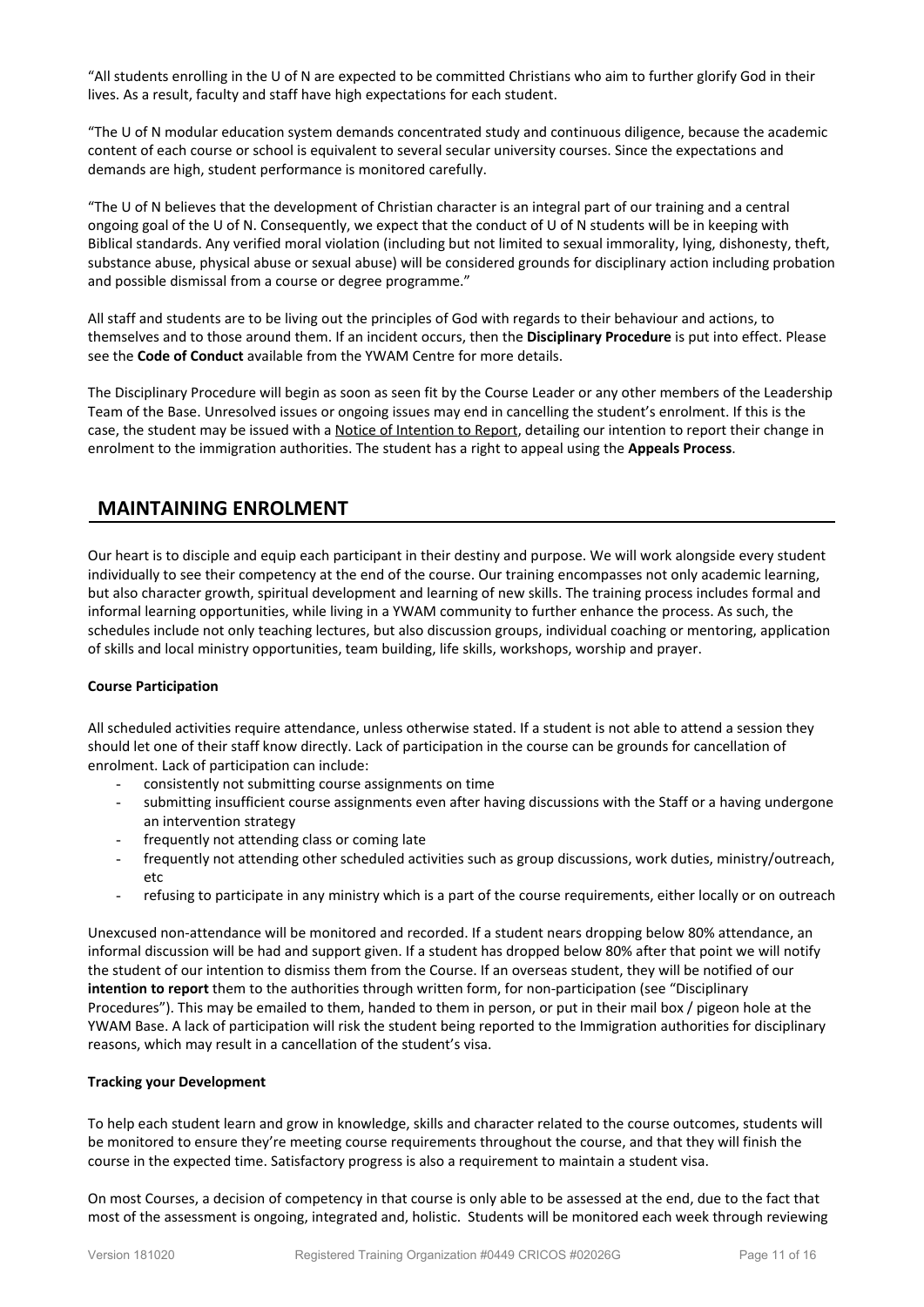their assignments and one-on-one and small group discussions with their small group leader or Course Leader and other specific assessment points. Through frequent and daily contact with the students, staff are able to continually give feedback to the students of their development and are able to monitor their progress, to ensure they will finish the course within the time specified for the course.

Students are required to maintain and meet at least 80% of the course assignments for each phase of training (study period, module or unit) by the end of that Phase of the training. If at the end of that phase they have not met this, the Course Leader will speak with the student directly and will come up with an 'Action Plan' (also known as an Intervention Strategy), a way to support the student to see them meet the requirements through the next phase. The Action Plan may be implemented at any time during the Course.

At the end of the second phase of training, and the implementation of the Action Plan, if the student has still not met the minimum course requirements they will not be able to graduate the Course. This policy differs for the SBS, C4CM, C4TAE and Diploma CML - see the Course Handbooks for these courses for more detail.

If a student is not upholding character or behavioural standards this may result in the student not being permitted to attend the field assignment due to cultural, ministry and team dynamics required for that assignment and location.

If a student is not yet ready (spiritually, emotionally or in their maturity) for the cultural sensitivity of the field assignment this could result in the student not being permitted to attend the field assignment, or suspended until a later time. This may be due to the cultural, ministry and team dynamics required for that assignment and location.

A full view of our **Course Progress Policy** is available upon request from the Registrar at the YWAM Base.

Extensions of study dates are only available in very limited circumstances. In most instances, we will expect that a student will finish the Course in the time frames laid out in the CoE. These circumstances include:

- compassionate reasons such as serious illness or injury (in which case there should be a medical certificate issued) or death of a close family member, disaster in their home country, etc
- the Course Leader conducted a Course Progress Action Plan with the student previously which the student successfully completed
- an approved suspension or deferment of study *(see below)*
- if the Base is not able to provide a particular pre-requisite which the student initially enrolled in and will have to do at a later time
- or any other type of compassionate and compelling reason deemed as such by the Course Leader *and* Training Coordinator

An approval to extend a course for one of the above reasons requires application for a new student visa (if an overseas student).

#### <span id="page-16-0"></span>**Deferring or Cancellation of Enrolment**

Some scenarios may arise which require us to defer, suspend or cancel a student's enrolment. We must look at areas of academic performance, attendance to activities and conduct and behaviour. The staff of the Course will follow the **Disciplinary Procedures** with regards to issues of conduct and behaviour as expected for the individual YWAM Centre. Please see the Course Information and further information from the Base about these requirements.

Due to the intensity and the length of our courses, under normal circumstances it is not possible for a student to defer or suspend a course. Students enrolled in the Discipleship Training School will not be able to defer or suspend their studies. For other courses, a deferment of studies by request of the student will only be allowable in exceptional cases, as deemed such by the Course Leader and Regional YWAM Training Board Member. If it is granted, the student will have to make up any missed weeks/units for full credit after the course as they cannot 'make up' weeks of study during the course, as per the UofN requirements.

The Course Leader may decide to defer or suspend a student's enrolment, either by request of the student or imposed by the Course Leader for reasons such as:

- If the student has been sick or has been absent and unable to participate fully in the Course, suspension may be available to continue the Course after the incident
- If the student has not adhered to the Codes of Conduct and the Course Leader would like to support the student to complete the Course at a later date
- The student is not yet ready (spiritually or emotionally) for the cultural sensitivity or the intensity of the field assignment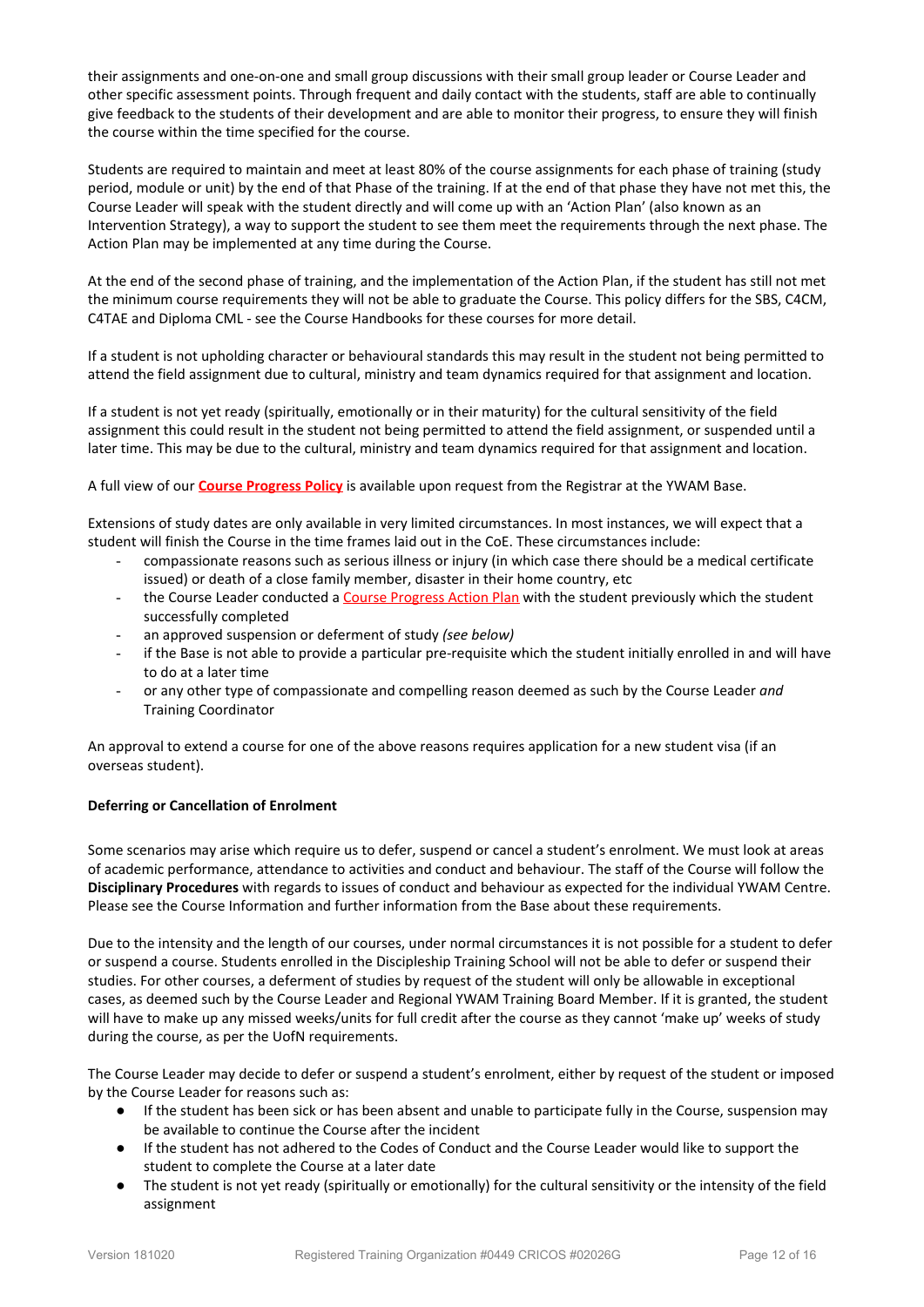● If the student does not arrive on time due to visa delays, they may defer the start of their course, to start on the next course.

In these cases, the Course Leader can defer the enrolment until the start of the next Course, if no more than 3 months away.

If approval to suspend or defer a Course is given, advice must be sought if the change affects the student's visa (if an overseas student) end dates. In some cases, overseas students may need to apply for a new visa.

The Course Leader may decide to cancel a student's enrolment for the following reasons:

- Continual breach of the Code of Conduct or Base Guidelines (available from the YWAM Centre) even after verbal discussions and warnings
- Or any concerns as mentioned in the "Course Performance and Conduct"

In any case, the student will be notified of our Intent to Report, verbally and in writing. Overseas students will need to note that the Registrar is then required to report the change in their studies to the immigration department.

# <span id="page-17-0"></span>**DISCIPLINARY PROCEDURES**

All actions taken for disciplinary measures, including dismissal, require justifiable reason and fair procedure. Students and staff are made aware of all policies prior to enrolment and have understood and accepted the purposes and values of the school in which they are enrolled. This is verified by their signature on the Acceptance of Place form. Should the behaviour of an individual consistently conflict with these purposes and values, leadership should re-evaluate with the individual their continued involvement with the school or ministry. A normal process would begin with seeking understanding whether or not the individual is prepared to accept the conditions of continued involvement in the school. A review of the guidelines of the campus and the expectations of the Course will be made. The matter will then be discussed between the student and the Course Leader with a view to reconciliation, and if necessary a verbal warning will be given to the student or written communication if deemed necessary.

If the verbal warning is unheeded, the course leader will approach the student again, giving a second warning. If the unacceptable behaviour continues, the Centre Director will be consulted for final discussion and an attempt at reconciliation. If the individual is not prepared at this stage to accept the conditions of continued involvement, this amounts to a decision on their part to leave. A decision will be confirmed in writing using the Disciplinary Action Record. The decision may be to suspend the student's enrolment or cancel it. If this is the case, the student will also be given written decisions on this. And if the student is an international student, a notice of intention to report to the Department of Education will be given as well.

Misbehaviour may include:

- consistent lack of participation or attendance in required activities within the Course
- harming or bringing injury to self or others
- not adhering to the Base guidelines, rules, code of conduct as communicated
- harassment or discrimination of others
- cheating or plagiarism

Any refunds given will follow the course refund policies as outlined.

Immediate, unilateral dismissal is rare and will only happen in exceptional circumstances, for instance, where misbehaviour is of criminal nature or bringing harm to themselves or others.

#### **General thoughts for handling "sticky situations":**

- In hearing a rumour or report of another's sin, always approach the need to deal with it through the grid of grace.
- Remember that restoration is always the end goal of correction. Humility on the part of the leader is a key ingredient.
- Always believe the best in others.
- Guard your tongue. Be careful about who you share your thoughts of offences with.

#### **How to avoid the need for someone to confront you:**

1. Make yourself vulnerable and approachable. Create an environment that encourages people to feel free to give input and ask questions. This will also allow many opportunities for you to teach principles.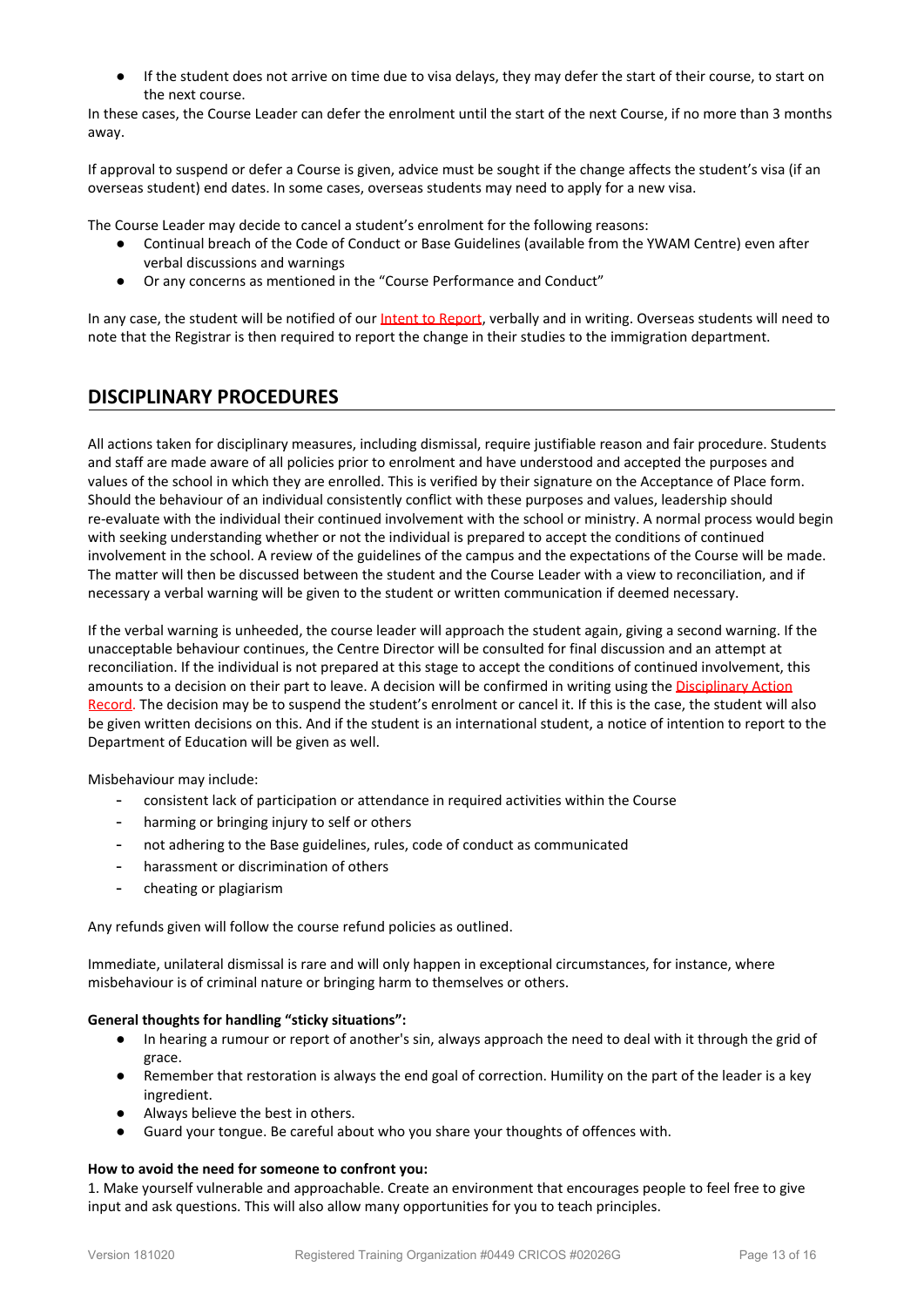2. Be humble. Freely admit, "I don't have it all together. I need you and your input." Recognize that you have areas where you need to learn. A threatened [person] carries a heavy burden, always trying to cover over weaknesses to make himself look good.

*Note:* Unacceptable Behaviour is determined by the course / base leader. See *UofN Reference Guide 2005: YWAM Guidelines for Justice and Reconciliation and Guidelines for Giving and Receiving Correction* for more information.

# <span id="page-18-0"></span>**ALL ARE VALUABLE AND UNIQUE**

Access to training with YWAM Training is not restricted by age, gender, nationality, cultural, social or educational background.

All training offered by YWAM Training is for the purpose of equipping participants for work in Christian missions or ministry. As such it is important that they truly represent Christ, not only in word but also in lifestyle. Therefore, adherence to Christian beliefs and practices, and membership of a Christian body of believers, is an essential requirement of participants.

Youth With A Mission is itself a multicultural community consisting of staff from many nations, cultures and social backgrounds. As part an international missions agency, YWAM not only caters to but also encourages cross-cultural interaction. It is an essential component of missions training.

No training offered by YWAM Training is gender specific. The only exception is in regard to working in other nations and cultures where fulfilment of certain roles by members of a particular gender is not acceptable to that culture.

Where appropriate (e.g. Certificate III in Discipleship) specific variations of courses may be offered to cater for differing age requirements of participants.

Fees for all courses will be kept to a minimum. The purpose of this policy is to encourage participation by students from as wide a range of socio-economic backgrounds as possible within the provision of quality training.

The objective of each training course and program is the achievement of competency in the learning outcomes. As a result, training staff are committed to working alongside trainees to assist them in whatever way necessary to maximise their learning potential. Staff are trained in an appreciation of differing learning styles and will structure training in such a way as to provide an equitable and fair training environment and assessment procedures.

Where it is apparent, after the commencement of the course, that a student's educational level may be inconsistent with the level of training for which they are studying, every effort will be made to assist in their training and alternative assessment procedures may be offered.

Where a student may have special disability needs, YWAM Training will seek to accommodate those needs, on an 'as needed' basis.

#### <span id="page-18-1"></span>**Harassment and Discrimination**

YWAM Training, maintains and observes high standards of behaviour and character among staff and students. As a Christian organisation, high standards of character and behaviour are promoted and expected, in adherence to Christian beliefs and practice within a Biblical framework.

Harassment (sexual, bullying, intolerance, etc) of one individual or group by another individual or group is unacceptable – whether this is on the basis of gender, race or any other cause.

Any such behaviour that is brought to the attention of staff will be addressed immediately by the appropriate leadership. The primary aim will be reconciliation between the parties and the promotion of character growth.

If harassment is carried out by a student or group of students it will be addressed by the course leader. The Centre Director may get involved if there is no reconciliation.

If harassment is carried out by a staff member it will be addressed first by the Centre Director, and then by the YWAM Centre Leadership team, should necessity require it.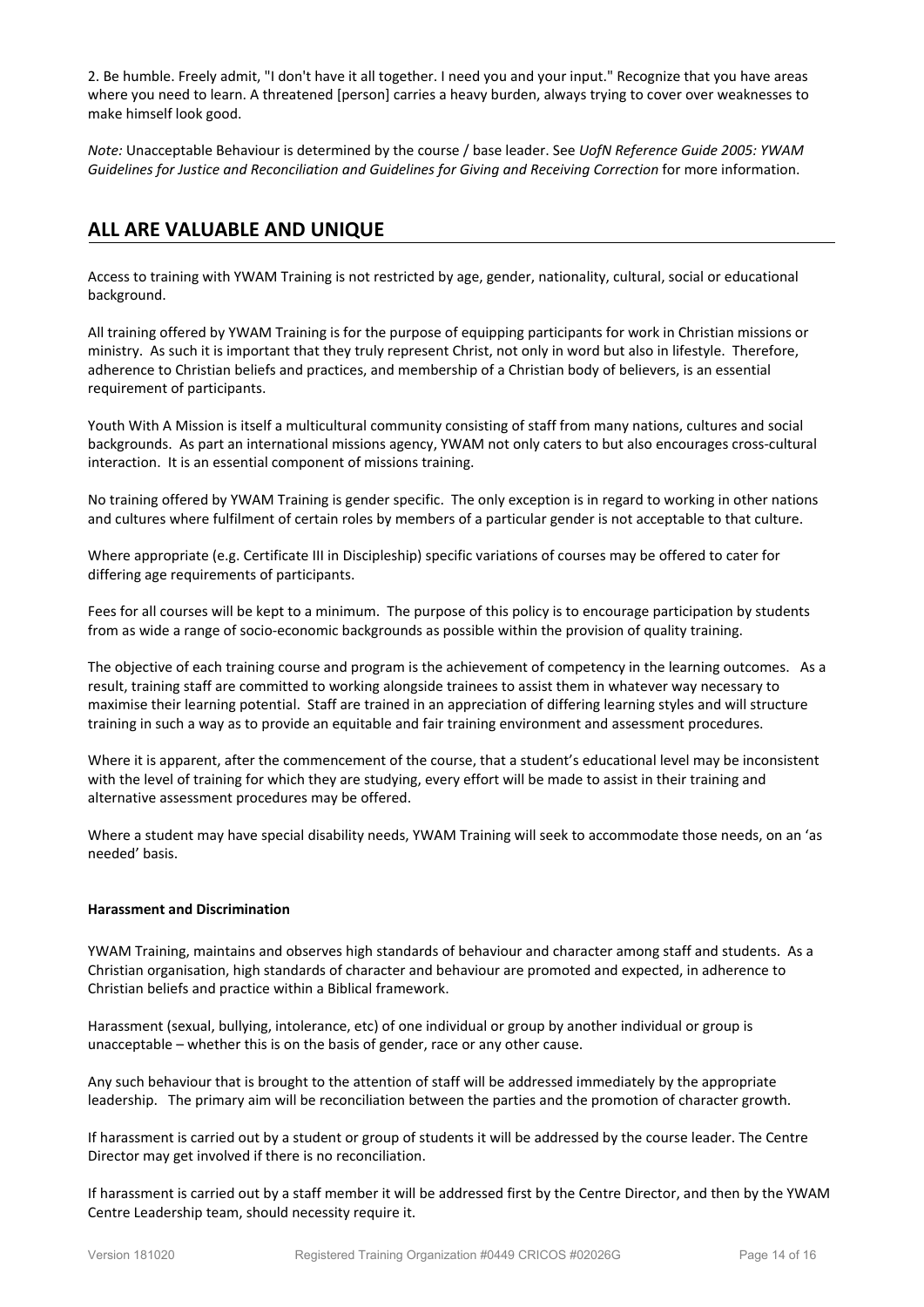If harassment or other unacceptable behaviour persists, the individual will be requested to discontinue their course or involvement as staff.

# <span id="page-19-0"></span>**RECOGNITION OF PREVIOUS STUDIES**

#### <span id="page-19-1"></span>**Recognition of Course Credits**

YWAM Training recognizes Qualifications and Statements of Attainment which are issued by other Registered Training Organizations (RTO) within Australia

If a student can present an official certified transcript that shows he/she has completed accredited competencies at another RTO in any course or competency which the YWAM Training offers, course credit will be given to that student, and they will not have to be further assessed. A copy of the original qualification or statement of attainment will be held in the student's file, or a file received from the USI service.

YWAM Training recognizes the UofN DTS certification from any YWAM Base and accepts completion of such a DTS as equating to the Cert III in Discipleship as the prerequisite for other qualifications. However, students who wish to attain the Cert III in Discipleship Qualification will be required to go through a RPL process, as described below.

Where a student or staff applicant has done previous YWAM Training, he/she will send in a copy of that YWAM or UofN certification or transcript as a part of their application process. As part of the application process, the YWAM Base Registrar or Course Leader may contact the YWAM Training Records Office or a University of the Nations Registrar to verify the certification. If training was completed at another training organization, the Registrar or Course Leader will verify the applicant's qualifications by contacting the organization.

#### <span id="page-19-2"></span>**RPL Process**

YWAM Training offers formal Recognition of Prior Learning (RPL) in only a few instances. Through RPL YWAM Training can formally acknowledge previous training that someone may had received and award that with a qualification. It would be necessary to show evidence of these and their relevance to the course.

RPL is available for the following circumstances:

- 1) Where an individual did a YWAM/UofN Course outside of Australia and would like to gain recognition for it through YWAM Training.
- 2) Where an individual did a YWAM Course within Australia prior to that Course being accredited or registered and they would like to gain recognition for it through YWAM Training.
- 3) For TAA trainees or BLS/C4CM/DipCML trainees who have had recent experience in the YWAM ministry/school environment and would like to fast-track their assessment processes. However, in this case, the trainee will still need to participate in all formal learning and team activities.

An RPL application and evidence kit is available on request.

RPL will only be granted for complete Units. Competence in all learning outcomes/competency standards for that unit and Course must be demonstrated before RPL will be granted. Students who wish to apply for RPL must provide details of prior experience or training that may be relevant and/or demonstrate competency in outcomes of the course. Any prior learning through training or experience must be transferable to the context for which the course is designed. Students will need to demonstrate the application of knowledge and skill within the prescribed context. The final decision regarding RPL will be made jointly by the course leader and training director. For an overseas student, if the granting of competencies through RPL leads a shortened course duration the student will be notified by the Registrar regarding the Confirmation of Enrolment reporting and visa expectations.

# <span id="page-19-3"></span>**STUDENT TRANSFERS**

If an overseas student is interested in transferring to another course or training provider (YWAM or non-YWAM) please speak to the Training Coordinator or Registrar at the YWAM Base for details. Transfers are acceptable with limitations when transferring prior to completing 6 months of the principle Course. If transferring after 6 months no limitations apply. Transfer will be granted through a 'letter of release' where:

The course which the student is transferring to is more suitable for them and their career/ministry direction